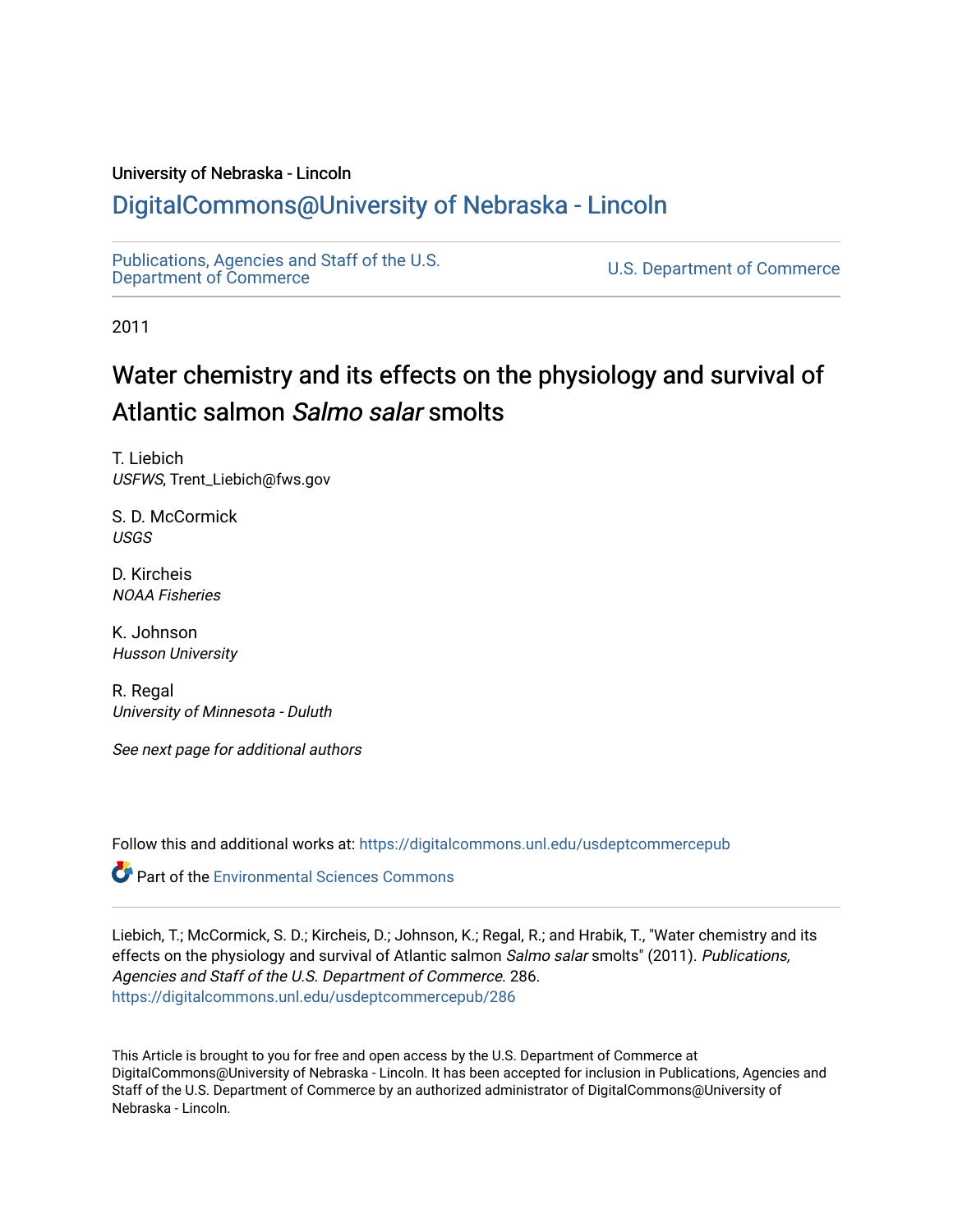# Authors

T. Liebich, S. D. McCormick, D. Kircheis, K. Johnson, R. Regal, and T. Hrabik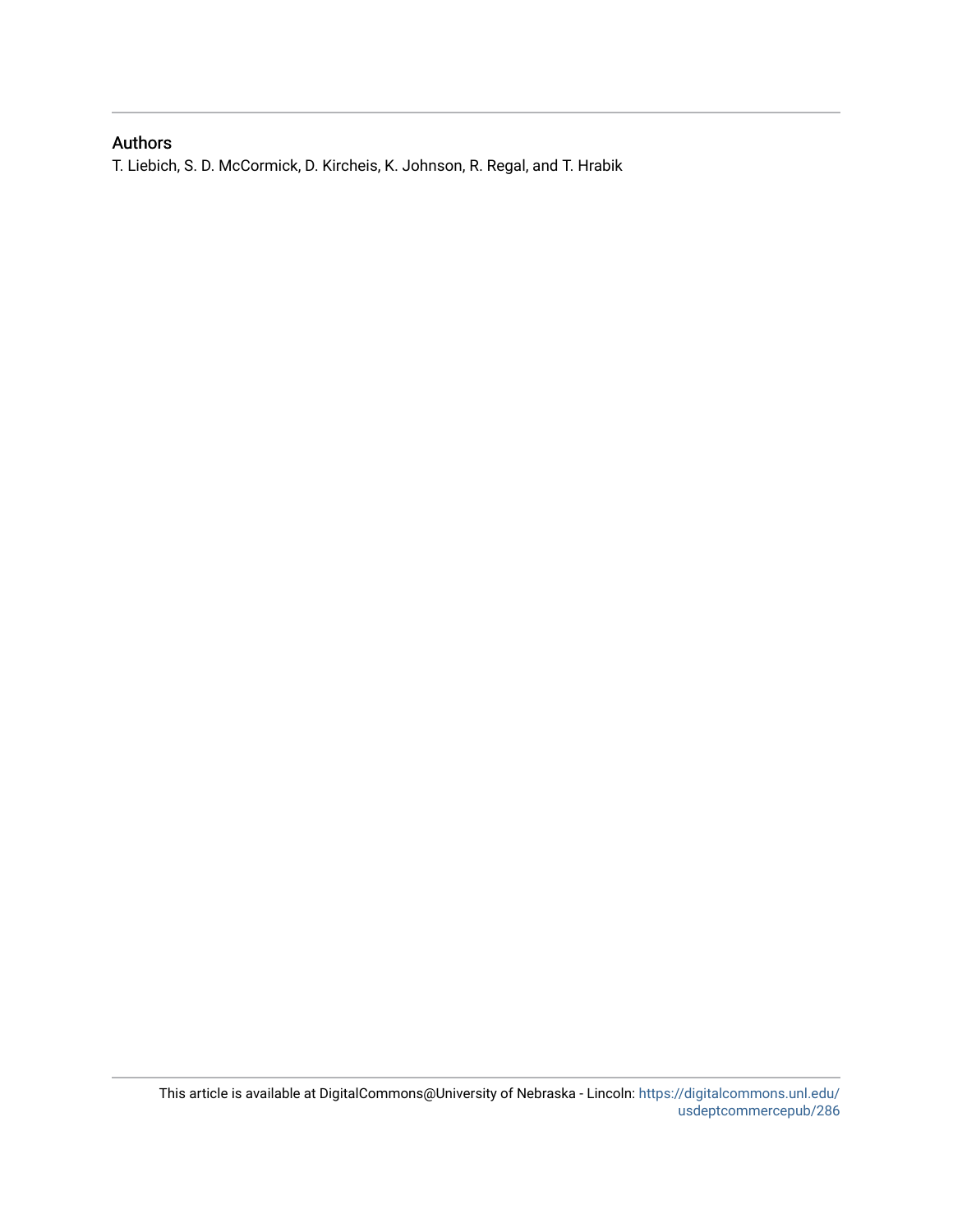

Published for the Fisheries Society of

*Journal of Fish Biology* (2011) **79**, 502–519

doi:10.1111/j.1095-8649.2011.03046.x, available online at wileyonlinelibrary.com

This article is a U.S. government work, and is not subject to copyright in the United States.

# **Water chemistry and its effects on the physiology and survival of Atlantic salmon** *Salmo salar* **smolts**

T. Liebich\*†, S. D. McCormick‡, D. Kircheis§, K. Johnson∥, R. Regal¶ and T. Hrabik\*\*

*\*USFWS, Izembek National Wildlife Refuge, 1 Izembek Street, Cold Bay, AK 99571, U.S.A.,* ‡*USGS, Silvio O. Conte Anadromous Fish Research Center, 1 Migratory Way, P. O. Box 796, Turners Falls, MA 01376, U.S.A.,* §*NOAA Fisheries, Maine Field Station, 17 Godfrey Drive – Suite 1, Orono, ME 04473, U.S.A., ||Department of Chemistry, Husson University, 1 College Circle, Bangor, ME 04401, U.S.A.,* ¶*Department of Mathematics and Statistics, University of Minnesota Duluth, Solon Campus Center 140, 1117 University Drive, Duluth, MN 55812, U.S.A., and \*\*UMD Biology, James 1. Swenson Science Building 207, 1035 Kirby Drive, Duluth, MN 55812, U.S.A.*

*(Received 19 February 2010, Accepted 26 May 2011)*

The physiological effects of episodic pH fluctuations on Atlantic salmon *Salmo salar* smolts in eastern Maine, U.S.A., were investigated. During this study, *S. salar* smolts were exposed to ambient stream-water chemistry conditions at nine sites in four catchments for 3 and 6 day intervals during the spring *S. salar* smolt migration period. Plasma chloride, plasma glucose, gill aluminium and gill Na+- and K+-ATPase levels in *S. salar* smolts were assessed in relation to ambient stream-water chemistry during this migration period. Changes in both plasma chloride and plasma glucose levels of *S. salar* smolts were strongly correlated with stream pH, and *S. salar* smolt mortality occurred in one study site with ambient stream pH between 5·6 and 5·8 during the study period. The findings from this study suggest that physiological effects on *S. salar* smolts are strongly correlated with stream pH and that in rivers and streams with low dissolved organic carbon (DOC) concentrations the threshold for physiological effects and mortality probably occurs at a higher pH and shorter exposure period than in rivers with higher DOC. Additionally, whenever an acidification event in which pH drops below 5·9 coincides with *S. salar* smolt migration in eastern Maine rivers, there is potential for a significant reduction in plasma ions of *S. salar* smolts. Journal of Fish Biology © 2011 The Fisheries Society of the British Isles

No claim to original US government works

Key words: aluminium; ATPase; chloride; DOC; glucose; pH.

## **INTRODUCTION**

During the past century, Atlantic salmon *Salmo salar* L. 1758 populations have experienced decline on a global scale. In the U.S.A., *S. salar* have been extirpated from much of their historic range (Parrish *et al*., 1998) and the few remnant wild populations have declined in abundance to the extent that they have been federally listed as endangered and major restoration efforts are currently underway (Baum,

†Author to whom correspondence should be addressed. Tel.: +1 907 532 2445; email: Trent\_Liebich@ fws.gov

502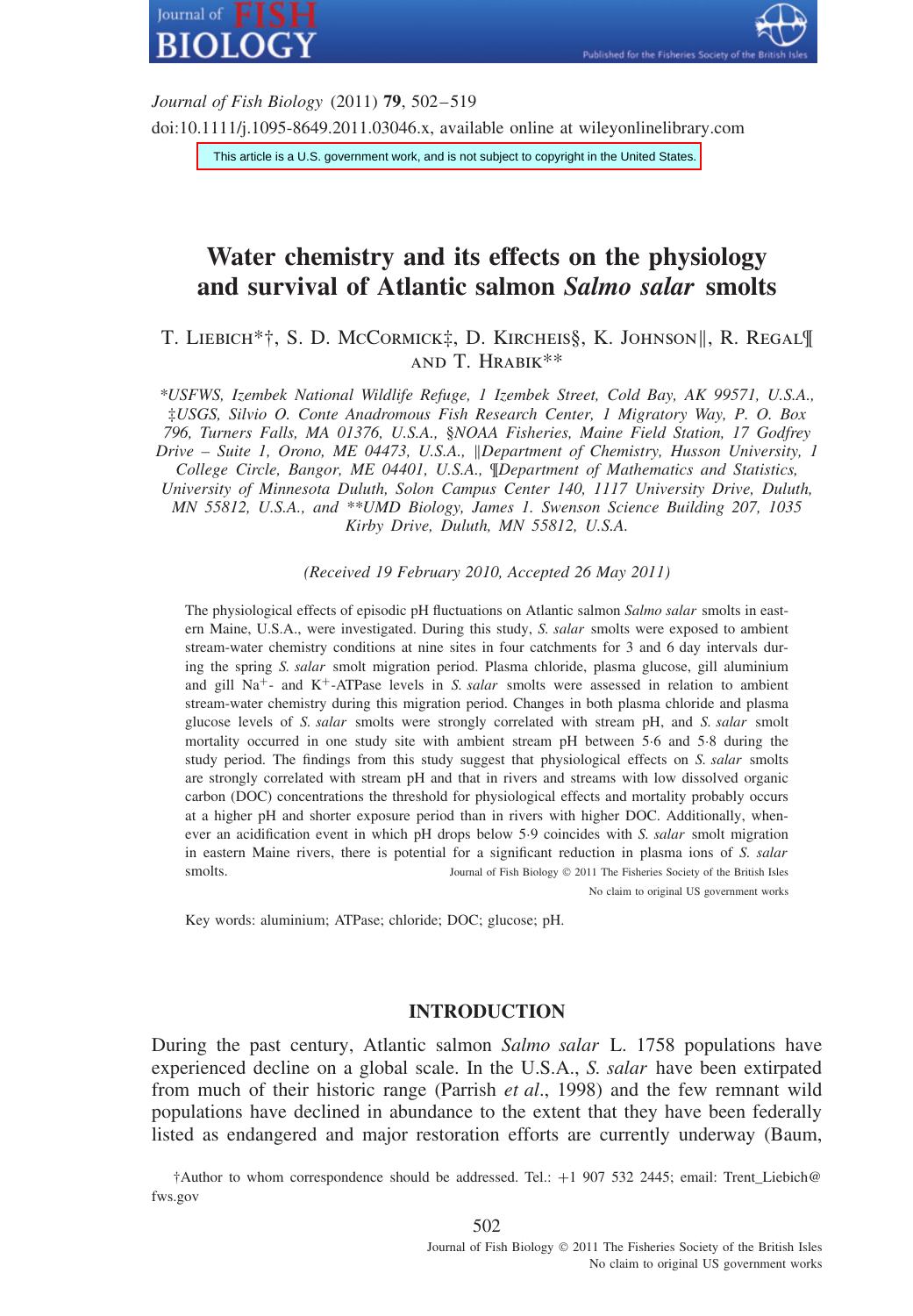1997; Fay *et al*., 2006). Over the past two centuries, *S. salar* populations in eastern Maine were reduced to a fraction of historic abundances, but remained relatively constant throughout the early to mid-1900s. In the 1990s, these populations experienced additional substantial declines, and have yet to recover. Acidification has since been identified as a possible contributory factor to *S. salar* declines in eastern Maine and in other areas of the north-eastern U.S.A. (Clegg *et al*., 2004). Acidic conditions are common in aquatic ecosystems throughout the north-eastern U.S.A. and frequently occur as episodic acidification events that reduce stream pH for days to weeks (Haines *et al*., 1990; Kahl *et al*., 1992; Johnson & Kahl, 2005).

Decreases in stream pH, as a result of acidification, can harm aquatic organisms (Haines, 1981; Schindler, 1988) and all life stages of *S. salar* are known to be negatively affected by acidification (Haines, 1981; Staurnes *et al*., 1993; Kroglund & Staurnes, 1999). In addition to the effects of reduced pH, the negative effects to aquatic biota owing to acidic deposition are often compounded by the enhanced mobilization of aluminium (Haines, 1981). Between pH 6·0 and 8·0 aluminium is relatively insoluble and generally not toxic to aquatic species. Below pH 6·0, aluminium exists in a number of charged forms  $(e.g. A<sup>3+</sup>)$  that increase in toxicity to aquatic organisms as pH decreases (Haines, 1981; Leivestad *et al*., 1987; Gensemer & Playle, 1999). These charged forms of aluminium may exist in bound (organic) or unbound (inorganic) forms, with the latter generally thought to be the more toxic form in aquatic ecosystems.

The effects of low pH and inorganic aluminium on *S. salar* have been studied in detail in northern Europe where acidification results in chronic (year-round) low pH (Nyberg *et al*., 1995; Staurnes *et al*., 1995, 1996; Kroglund & Staurnes, 1999; Kroglund *et al*., 2001; Ytrestoyl *et al*., 2001; Bjerknes *et al*., 2003) which has resulted in extirpation of *S. salar* in *>*25 Norwegian rivers (Hesthagen & Hansen, 1991). Research has also found that *S. salar* smolts are more sensitive to acidic conditions than other life stages, and this sensitivity appears to increase as the parrsmolt transformation progresses (Staurnes *et al*., 1993, 1996; Monette & McCormick, 2008).

A pH below 6·0 has been shown to impair osmoregulatory abilities and seawater tolerance of *S. salar* smolts (Staurnes *et al*., 1993, 1996; Kroglund & Staurnes, 1999). When low pH (*i.e.*  $<6.0$ ) is coupled with inorganic exchangeable aluminium (Al<sup>3+</sup>), the resulting interaction is a synergistic effect that produces even greater physiological effects in *S. salar* than that of pH alone (Skogheim *et al*., 1986). Declines in growth and feeding behaviour (Magee *et al*., 2003), physical damage to the gill tissue (Hamilton & Haines, 1995; Jagoe & Haines, 1997), impaired physiological functions (Staurnes *et al*., 1996; Monette & McCormick, 2008) and direct mortality (Hamilton & Haines, 1995; Staurnes *et al*., 1996; Monette & McCormick, 2008) have all been associated with the synergistic effects of low  $pH$  and  $Al^{3+}$  exposure.

In eastern Maine, experimental modifications of naturally occurring pH and aluminium concentrations in rivers have demonstrated negative physiological effects such as decreased plasma chloride in *S. salar* smolts in fresh water (Haines *et al*., 1990; Magee *et al*., 2001). Magee *et al*. (2003) found that wild *S. salar* smolts exposed to artificially acidified, aluminium-enriched, natural river water in eastern Maine's Pleasant River experienced decreased osmoregulatory capabilities in both fresh and sea water, and up to 35% mortality upon transfer to sea water. Although experimental modifications of ambient pH and aluminium in eastern Maine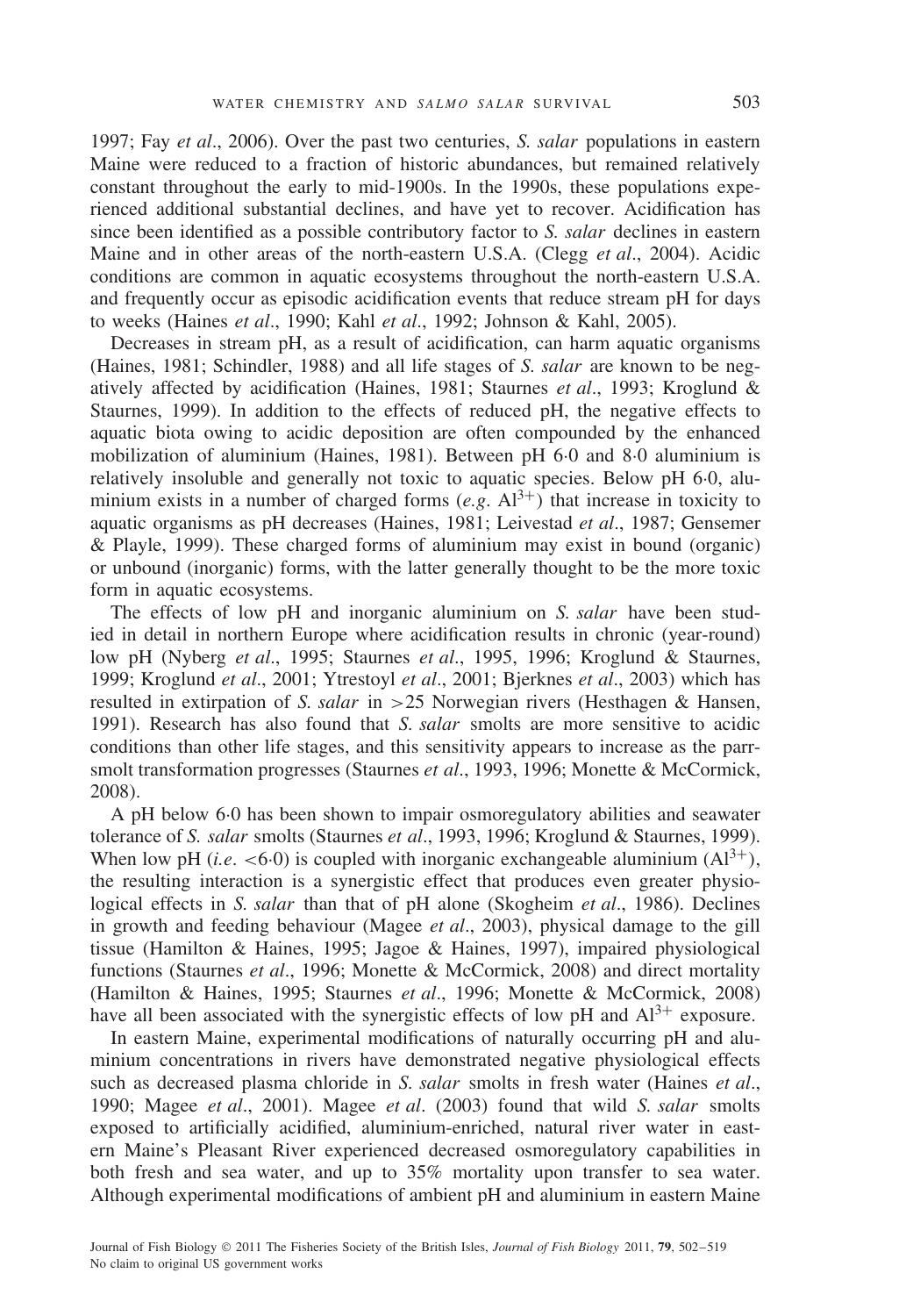rivers have occurred, little is known about the extent of effects from natural water chemistries on *S. salar* physiology in North American rivers and streams.

In order to evaluate the magnitude of effects from natural variations in stream pH on *S. salar* smolts, a streamside rearing study was conducted in several rivers in eastern Maine, from 2004 to 2006. In this study, only natural water chemistry was used to examine regional trends in acid-related water chemistry and the associated physiological effects in smolting *S. salar* in eastern Maine. The goal of the study was to further the scientific understanding of the effects of natural water chemistry on *S. salar* populations and to determine if there are detectable thresholds for the effect of pH on *S. salar* smolts in eastern Maine.

#### **MATERIALS AND METHODS**

Nine study sites in four catchments (Fig. 1) were selected. These sites represented a broad range of stream pH and water chemistry conditions typical of *S. salar* rivers in the U.S.A., and in particular, eastern Maine. Catchments with study sites included the Dennys River (two sites), Cathance Stream (one site), Pleasant River (two sites), Narraguagus River (one site), West Branch Narraguagus (one site), East Bear Brook (one site) and Kenduskeag Stream (one site).

At each study site, two gravity-fed 245 l circular fibreglass aquaculture tanks similar to those used in the satellite rearing studies conducted by the Atlantic Salmon Federation (Dupuis



FIG. 1. Locations of catchments  $(\Box)$  and specific sites  $(\bullet)$  used during the streamside study in eastern Maine, U.S.A., from 2004 to 2006. ..., selected historic *Salmo salar* rivers; 1, Kenduskeag; 2, East Bear Brook; 3, Spragues Falls; 4, Little Falls; 5, Saco Falls; 6, Columbia Falls; 7, Cathance; 8, Meddybemps; 9, Dennysville.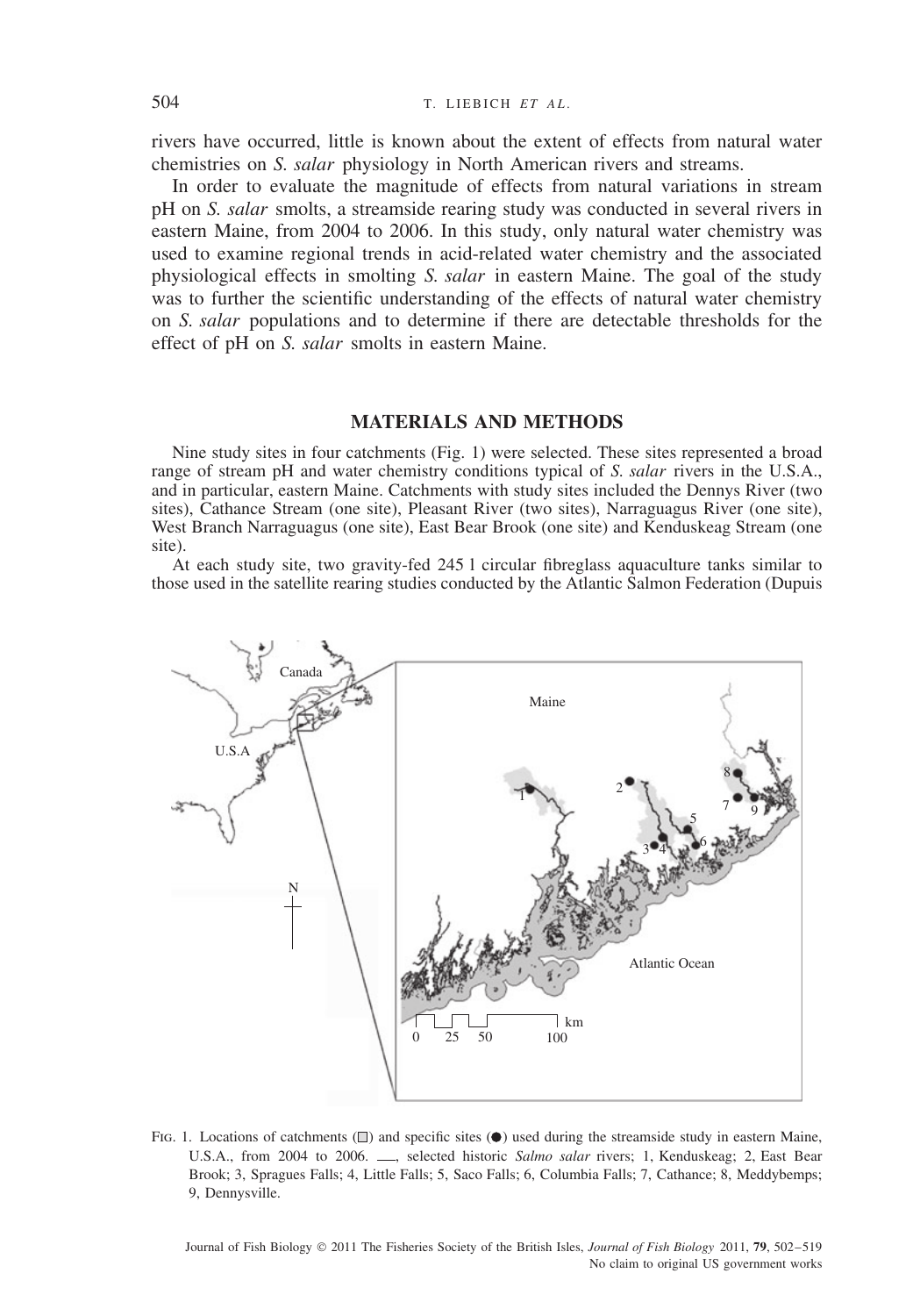& Dominy, 1994) were set up at the streamside. The tank inflow was *via* a 3·2 cm diameter polyethylene pipe with a nylon screened intake with an average flow rate of 5 l min−1. Effluent was discharged through a screened overflow pipe into a naturally occurring basin within the flood plain in an effort to minimize any possibility of escapes.

During this study, there were two trials per year within a 21 day period between 22 April and 12 May in 2004, 2005 and 2006. This period corresponds with the normal spring *S. salar* smolt migrations in eastern Maine rivers (Kocik *et al*. 2009). *Salmo salar* smolts used in this study were of Penobscot River origin and obtained from the Green Lake National Fish Hatchery in Ellsworth, ME, U.S.A. One week in advance of each study period, *S. salar* smolts were isolated in a pool at the hatchery. At the start of each study period, 12 *S. salar* smolts were randomly removed from the hatchery pool and anaesthetized in 100 mg  $l^{-1}$  tricaine methanesulphonate (MS-222) buffered with 100 mg  $l^{-1}$  NaHCO<sub>3</sub> and mixed in hatchery pool water. Once anaesthetized, 0·7 ml blood was withdrawn from the caudal vasculature into heparinized syringes in order to measure plasma chloride and plasma glucose. Blood samples were placed immediately on wet ice. Within 10 min of collection, blood samples were centrifuged at 8000 *g* for 5 min and plasma was removed and placed in pre-labelled 0·5 ml microcentrifuge tubes and placed immediately in dry ice. On each *S. salar* smolt, four to six gill filaments were collected from the first gill arch, just above the septum, on the left side of the fish for the measurement of  $Na<sup>+</sup>$ - and  $K<sup>+</sup>$ -ATPase activity. Samples were placed immediately into 100 μl of ice cold sucrose–EDTA–imidazole (SEI) buffer (250 mM sucrose, 10 mM EDTA, 50 mM imidazole, pH 7·3) in a pre-labelled 0·5 ml microcentrifuge tube and transferred directly to dry ice. A second gill biopsy of four to six gill filaments was collected for the measurement of gill aluminium. This gill biopsy was removed, placed into an acid-washed 1·5 ml microcentrifuge tube and transferred directly to dry ice. Upon returning to the laboratory, all physiological samples were stored at  $-80^\circ$ °C until analysis. All *S. salar* smolts were lethally sampled and removed from the study population.

*Salmo salar* smolts for use in the field studies were transported in 113 l coolers fitted with a recirculation aeration system and filled with water from their pool of origin at Green Lake National Fish Hatchery. Once at the study site, *S. salar* smolts were then transferred directly from the transport coolers to the streamside rearing tanks. Exposure periods were considered to begin upon transfer to the streamside rearing tanks, which were already flowing with ambient stream water. Each streamside rearing tank housed 12 *S. salar* smolts. These *S. salar* smolts were continuously exposed to ambient water conditions and unfed while housed in the rearing tanks. After 3 days' exposure, six of the 12 *S. salar* smolts within each tank were randomly removed for sampling following the same protocol as used during the hatchery sampling. The remaining six *S. salar* smolts in each streamside rearing tank were sampled on day 6 using the same protocols. Due to high mortality rates at the East Bear Brook study site, additional rearing tanks were added at this location and *S. salar* smolts housed in the rearing tanks at this site were sampled at 24, 48, 72 and 96 h intervals after initial exposure to ambient water conditions began. With the exception of more frequent time intervals, sampling at East Bear Brook was conducted following the same protocols as all other sites. Any smolt mortalities occurring within the streamside rearing tanks during the treatment periods were documented and deducted from that sampling period.

Water chemistry samples were collected at the hatchery and each study site during each sampling period and analysed to determine pH, acid neutralizing capacity, calcium, sodium, magnesium, potassium, dissolved organic carbon (DOC) and total aluminium.

#### PHYSIOLOGICAL MEASUREMENTS

The  $Na<sup>+</sup>$ - and  $K<sup>+</sup>$ -ATPase activity was assessed following microplate assay procedures described by McCormick (1993). Gill biopsies were thawed immediately prior to assay, and 25 μl of SEID (0·05 g sodium deoxycholate ml<sup>-1</sup> SEI) added to the microcentrifuge tube with tissue and homogenized for 10–15 s using a Kontes pellet pestle motor. The homogenate was then centrifuged at 3200 g for 30 s, and the supernatant assayed both for Na<sup>+</sup>- and K<sup>+</sup>-ATPase activity and total protein (BCA protein assay; www.piercenet.com). This kinetic assay was run at 25◦ C for 10 min in a temperature-controlled plate reader (www.moleculardevices.com) and read at a wavelength of  $340$  nm. Gill Na<sup>+</sup>- and K<sup>+</sup>-ATPase activity was calculated as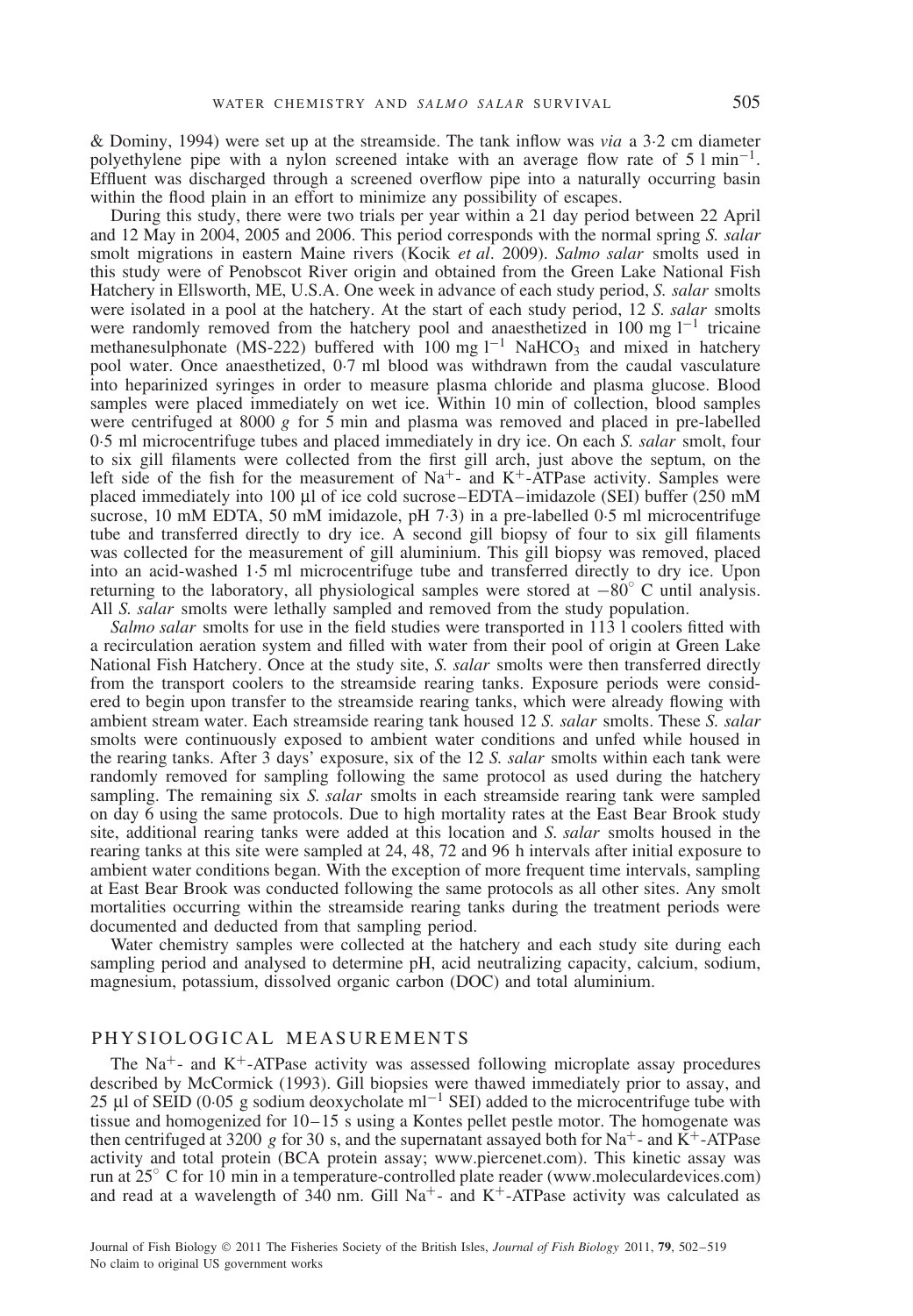the difference in the production of adenosine diphosphate (ADP) in the absence and presence of 0.5 mM ouabain and expressed as µmoles ADP mg protein<sup>-1</sup> h<sup>-1</sup>.

Gill aluminium content was assessed following the method outlined in Teien *et al*. (2006) as modified by Monette & McCormick (2008). Gill biopsies were thawed, dried at  $60^{\circ}$  C for 24 h and weighed to the nearest 0·0001 mg using a Series 30 microbalance (Cahn Instruments, Cerritos, CA, U.S.A.). Gill biopsies were then digested by adding 98 μl of 100% trace metal grade HNO<sub>3</sub> and 2 µl of H<sub>2</sub>O<sub>2</sub> to biopsy tubes and heating at  $100^{\circ}$  C until completely evaporated (*c*. 3 h). The same amounts of  $\widehat{HNO_3}$  and  $H_2O_2$  were again added to biopsy tubes and heated with tube caps on at  $60^\circ$  C for 1 h. Samples were diluted (9:1) by the addition of 900 μl of ultrapure water, and aluminium concentration was analysed by graphite furnace atomic absorption spectrophotometer (GFAAS) as described by Monette & McCormick (2008). A background correction was made for gill biopsy samples by subtracting the aluminium present in digestion blanks. Digestion blanks were prepared in the same way as gill biopsy tubes including transport and opening in the field, but no tissue was added. Gill aluminium was expressed as  $\mu$ g Al g<sup>-1</sup> gill dry mass.

Plasma chloride was measured using a digital Buchler-Cotlove Chloridometer (Model 442-5000; www.labconco.com). Plasma glucose was measured by enzymatic coupling with hexokinase and glucose-6-phosphate dehydrogenase (Stein, 1963).

#### WATER CHEMISTRY

Water chemistry samples were collected from tanks concurrently with each physiological sampling event. Samples were collected in high-density polyethylene bottles prepared according to Method 1669 (USEPA, 1996) and stored on wet ice in the dark prior to analysis. After aluminium speciation, the samples were acidified with 50% trace metal grade  $HNO<sub>3</sub>$ to a 2% concentration. Closed cell analysis of pH was performed according to methods outlined by USEPA 600/4-87-026 (1987) and Hillman *et al*. (1986) using a Thermo Scientific Orion 720Aplus ISE meter and a Ross 8104BN pH probe which was calibrated with U.S. National Institute of Standards and Technology (NIST) traceable low ionic strength Thermo Scientific Orion Pure Water pH buffers in pH 4.10 and 6.97 (www.thermoscientific.com). Acid neutralizing capacity (ANC) was measured with an ABU 90 Radiometer titrator system (USEPA 600/4-87-026, 1987; Hillman *et al*., 1986). A two-channel ion chromatograph was used to determine calcium (Ca), sodium (Na), magnesium (Mg) and potassium  $(K)$  content (ASTM, 2003). An OI analytical 1010 carbon analyser was used to determine DOC content by heated persulphate oxidation (USEPA 600/4-79-020, 1983) and a Perkin Elmer 600 GFAAS (www.perkinelmer.com) was used for aluminium measurements (USEPA 600/R-93- 100, 1993). All water chemistry samples were processed at the Senator George J. Mitchell Center for Environmental and Watershed Research, University of Maine, Orono, ME, U.S.A.

#### **STATISTICS**

In order to determine if the different stream chemistries affected the physiology of *S. salar* smolts, a three-way ANOVA of trial (two trials in each of 3 years), day of sampling (3 or 6) and location (site) were conducted. If location was significant, the data were further analysed for a relationship between pH and the physiological response of *S. salar* smolts using a nonlinear mixed model (SAS procedure NLMIXED; www.sas.com) to identify break points in correlations of *S. salar* smolt physiology and water chemistry. The NLMIXED procedure was chosen because it included an estimated parameter for the break point, or changepoint, of the segmented fit to the data that cannot be written as a general linear model and because the mixed models capabilities allowed for the inclusion of random sampling location effects in the model. NLMIXED analyses in SAS use a dual quasi-Newton optimization technique with an adaptive Gaussian quadrature integration method. Breakpoint estimates identified through the NLMIXED procedure are assumed to represent thresholds at which changes in physiological response to ambient conditions were most significant and therefore indicate the point at which ambient conditions may have the potential for negative physiological effects. Data from East Bear Brook were excluded from the non-linear mixed models due to the extreme difference in both water chemistry and physiological response of *S. salar* smolts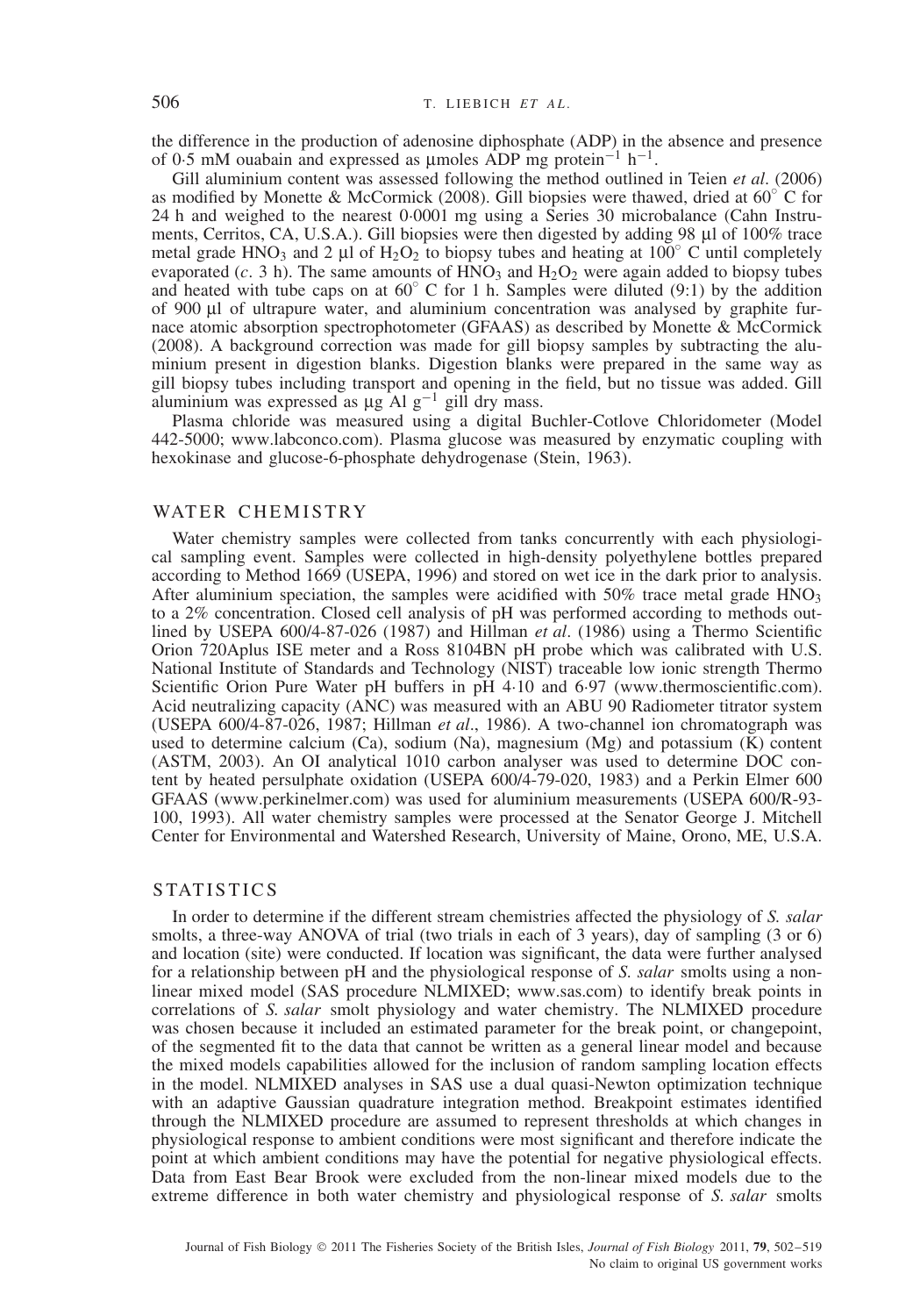exposed to this system. Separate analyses were conducted to assess the study site at East Bear Brook relative to other study locations in eastern Maine.

Comparisons of *S. salar* smolt physiology at the East Bear Brook site were conducted using a one-way ANOVA followed by least significant difference (LSD) multiple range tests (Statgraphics Centurion v15; www.statgraphics.com). These methods allowed for the identification of significant difference in physiological response among exposure times as well as the capability to formulate relative comparisons within and among study sites. Pearson's productmoment (linear) correlation (*r*) was used to examine the relationship between individual water chemistry variables and physiological responses.

#### **RESULTS**

## STREAM CHEMISTRY AND PHYSIOLOGICAL RESPONSE

Study site pH ranged from 5·0 to 7·5 (Fig. 2), total water aluminium content from 11 to 222 μg l<sup>-1</sup> and DOC content from 4.3 to 15.5 mg l<sup>-1</sup>. In 2004 and 2006, pH typically remained *>*6·0, but in 2005, coincident with increased rainfall, pH dropped to *<*6·0 at several sites. The mean water chemistry variables from each site are shown in Table I. There was a significant correlation of most water chemistry variables with one another (Table II). There were no mortalities in any of the streamside tanks, except for East Bear Brook which was analysed separately because of its distinct water chemistry. Fish in two locations with low pH in 2005, however, were unresponsive to external stimuli after 6 days of exposure.



Fig. 2. Stream pH measurement collected at eastern Maine, study sites at which *Salmo salar* smolts were held in 2004 ( $\square$ ), 2005 ( $\bigcirc$ ) and 2006 ( $\triangle$ ).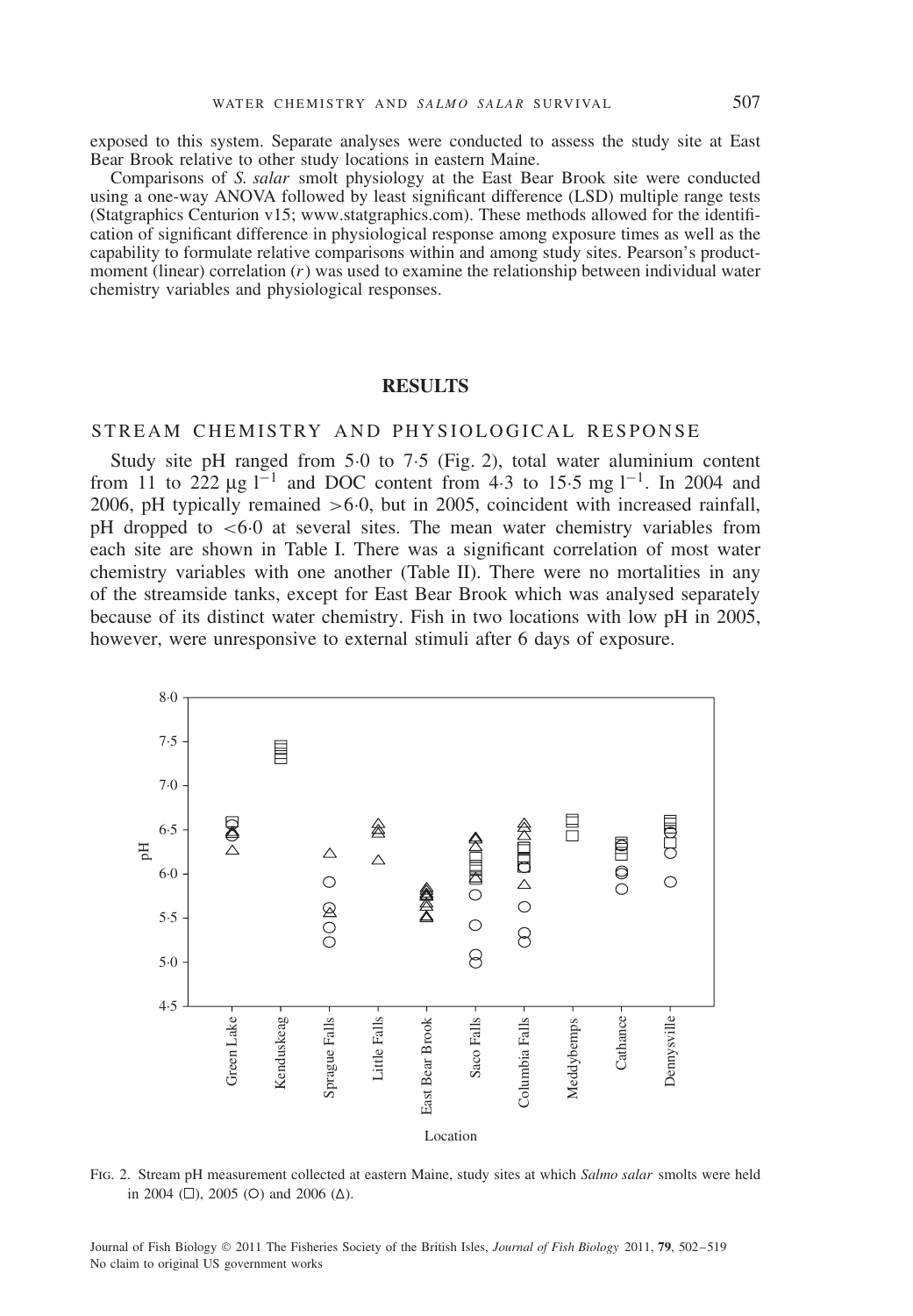|                                                                 |                              |               |                                                                                                                                                                                                                                                                                                        |                                                                                                                                                                                                                     | 2006. Data are presented as mean $\pm$ s.E.                                             |                          |                                                                                                                                                                                       |                                                                                                                                                                                                                                                                                                     |                         |
|-----------------------------------------------------------------|------------------------------|---------------|--------------------------------------------------------------------------------------------------------------------------------------------------------------------------------------------------------------------------------------------------------------------------------------------------------|---------------------------------------------------------------------------------------------------------------------------------------------------------------------------------------------------------------------|-----------------------------------------------------------------------------------------|--------------------------|---------------------------------------------------------------------------------------------------------------------------------------------------------------------------------------|-----------------------------------------------------------------------------------------------------------------------------------------------------------------------------------------------------------------------------------------------------------------------------------------------------|-------------------------|
|                                                                 | ( $\mu$ eq $1^{-1}$ )<br>ANC | H             | $\begin{array}{c} \text{DOC} \\ (\text{mg } l^{-1}) \end{array}$                                                                                                                                                                                                                                       | Al-total<br>( $\mu$ g l <sup>-1</sup> )                                                                                                                                                                             | ( $\mu$ eq $1^{-1}$ )<br>ි<br>උ                                                         | $M_g$<br>(µeq $1^{-1}$ ) | $\text{Na}$<br>(µeq $1^{-1}$ )                                                                                                                                                        | $K$<br>(µeq $1^{-1}$ )                                                                                                                                                                                                                                                                              | Number<br>of<br>samples |
| Green Lake                                                      | $71.2 \pm 1.0$               | $6.5 \pm 0.0$ | $4.5 \pm 0.1$                                                                                                                                                                                                                                                                                          | $50.5 \pm 1.4$                                                                                                                                                                                                      | $100.8 \pm 4.7$                                                                         | $41.0 \pm 1.6$           | $110.1 \pm 2.6$                                                                                                                                                                       | $\begin{array}{l} 10.71 \\ 11.74 \\ 12.75 \\ 13.74 \\ 14.75 \\ 15.76 \\ 16.77 \\ 17.77 \\ 18.78 \\ 19.77 \\ 19.79 \\ 10.71 \\ 11.71 \\ 12.72 \\ 13.73 \\ 14.74 \\ 15.74 \\ 16.75 \\ 17.74 \\ 18.77 \\ 19.74 \\ 19.74 \\ 19.75 \\ 19.74 \\ 19.75 \\ 19.74 \\ 19.75 \\ 19.74 \\ 19.75 \\ 19.74 \\ 19$ |                         |
| Kenduskeag                                                      | $923.1 \pm 56.1$             |               |                                                                                                                                                                                                                                                                                                        |                                                                                                                                                                                                                     | $837.5 \pm 53.1$                                                                        | $210.5 \pm 11.3$         |                                                                                                                                                                                       |                                                                                                                                                                                                                                                                                                     |                         |
| Sprague Falls                                                   | $33.8 \pm 9.0$               |               |                                                                                                                                                                                                                                                                                                        |                                                                                                                                                                                                                     | $59.3 \pm 6.3$                                                                          |                          |                                                                                                                                                                                       |                                                                                                                                                                                                                                                                                                     |                         |
| Little Falls                                                    | $111.7 \pm 16.7$             |               |                                                                                                                                                                                                                                                                                                        |                                                                                                                                                                                                                     |                                                                                         |                          |                                                                                                                                                                                       |                                                                                                                                                                                                                                                                                                     |                         |
| East Bear Brook                                                 | $8.9 \pm 1.2$                |               |                                                                                                                                                                                                                                                                                                        |                                                                                                                                                                                                                     |                                                                                         |                          |                                                                                                                                                                                       |                                                                                                                                                                                                                                                                                                     |                         |
| Saco Falls                                                      | $50.8 \pm 8.3$               |               |                                                                                                                                                                                                                                                                                                        |                                                                                                                                                                                                                     |                                                                                         |                          |                                                                                                                                                                                       |                                                                                                                                                                                                                                                                                                     |                         |
| Columbia Falls                                                  | $63.1 \pm 10.2$              |               |                                                                                                                                                                                                                                                                                                        |                                                                                                                                                                                                                     | $108.2 \pm 8.0$<br>$61.5 \pm 1.8$<br>$68.1 \pm 4.7$<br>$79.3 \pm 5.9$<br>$79.3 \pm 5.9$ |                          | $\begin{array}{l} 134.3 \pm 5.4 \\ 85.3 \pm 5.6 \\ 85.3 \pm 5.6 \\ 121.1 \pm 10.2 \\ 80.8 \pm 1.3 \\ 111.4 \pm 1.9 \\ 111.4 \pm 1.9 \\ 118.8 \pm 2.1 \\ 129.4 \pm 1.7 \\ \end{array}$ |                                                                                                                                                                                                                                                                                                     |                         |
| Meddybemps                                                      | $85.8 \pm 0.9$               |               |                                                                                                                                                                                                                                                                                                        |                                                                                                                                                                                                                     |                                                                                         |                          |                                                                                                                                                                                       |                                                                                                                                                                                                                                                                                                     |                         |
| Cathance                                                        | $55.8 \pm 2.5$               |               | $\begin{array}{l} 5.0 + 0.6 \\ 2.0 + 0.8 \\ 3.0 + 1.2 \\ 4.0 - 0.3 \\ 5.0 - 0.3 \\ 6.0 - 0.3 \\ 7.0 - 0.3 \\ 7.0 - 0.3 \\ 8.0 - 0.3 \\ 9.0 - 0.3 \\ 1.2 + 0.3 \\ 1.2 + 0.3 \\ 1.3 + 0.3 \\ 1.4 + 0.3 \\ 1.5 - 0.3 \\ 1.6 - 0.3 \\ 1.7 - 0.3 \\ 1.8 - 0.3 \\ 1.9 - 0.3 \\ 1.9 - 0.3 \\ 1.1 - 0.3 \\ 1.$ | $\begin{array}{c} 17.9 \pm 4.0 \\ 167.2 \pm 13.1 \\ 96.3 \pm 22.0 \\ 19.0 \pm 2.3 \\ 119.0 \pm 2.3 \\ 121.9 \pm 2.3 \\ 13.7 \pm 2.3 \\ 14.3 \pm 2.5 \\ 15.7 \pm 2.3 \\ 16.5 \pm 2.5 \\ 60.5 \pm 3.3 \\ \end{array}$ | $98.7 \pm 3.0$<br>194.9 ± 32.6                                                          |                          |                                                                                                                                                                                       |                                                                                                                                                                                                                                                                                                     |                         |
| Dennysville                                                     | $45.6 \pm 33.9$              | $6.9 \pm 0.3$ |                                                                                                                                                                                                                                                                                                        |                                                                                                                                                                                                                     |                                                                                         |                          | $130.9 \pm 13.1$                                                                                                                                                                      |                                                                                                                                                                                                                                                                                                     |                         |
| ANC, acid neutralizing capacity; DOC, dissolved organic carbon. |                              |               |                                                                                                                                                                                                                                                                                                        |                                                                                                                                                                                                                     |                                                                                         |                          |                                                                                                                                                                                       |                                                                                                                                                                                                                                                                                                     |                         |

Table I. Summary of water chemistry data collected at 10 locations in eastern Maine at which *Salmo salar* smolts were held between 2004 and

508 T. LIEBICH *ET AL* .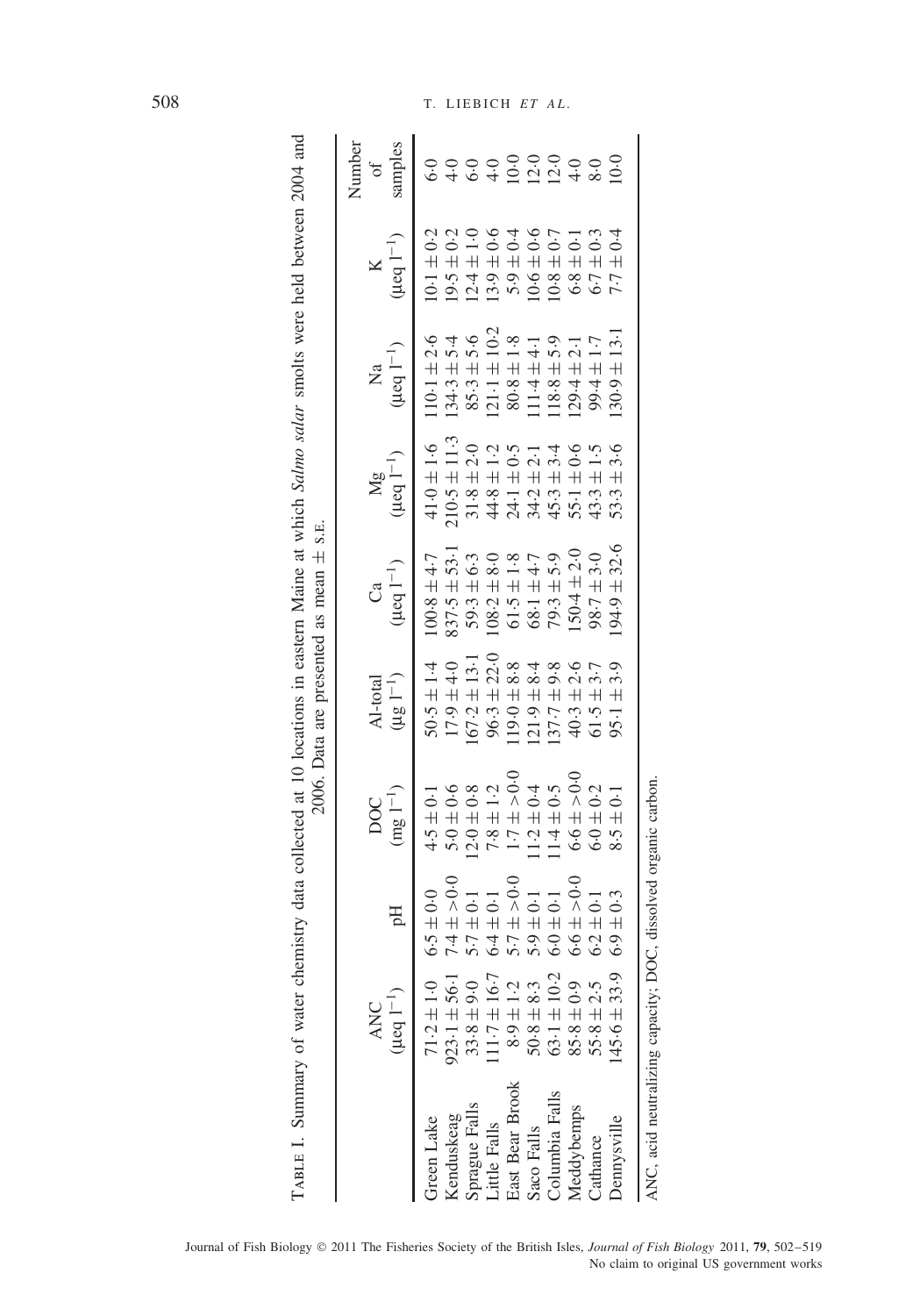| 0.50<br>1.00<br>0.50<br>1.00<br>0.67<br>0.99<br>1.00<br>0.44<br>$-0.60$<br>1.00<br>$-0.42$<br>$-0.61$<br>$-0.56$<br>$1.00\,$<br>0.93<br>$-0.57$<br>$-0.40$<br>$-0.56$<br>$-0.59$<br>0.99<br>0.99<br>0.46<br>1.00<br>0.72<br>0.59<br>$-0.65$<br>17:0<br>17:0<br>0.82<br>0.72<br>00.1<br>$-0.71$<br>0.38<br>0.38<br>$\overline{00}$ .<br>0.40<br>$\overline{0}$ .1<br>0.46<br>0.48<br>ANC, acid neutralizing capacity; DOC, dissolved organic carbon<br>$-0.64$<br>$-0.70$<br>0.39<br>1.00<br>0.67<br>0.70<br>$-0.92$<br>1.00<br>$-0.43$<br>0.63<br>$Na^+$ - and $K^+$ -ATPase<br>$\Delta l$ -total ( $\mu$ g $l^{-1}$ )<br>$30C (mg 1^{-1})$<br>$Mg$ ( $\mu$ eq $1^{-1}$ )<br>Na ( $\mu$ eq $1^{-1}$ )<br>$Ca$ ( $\mu$ eq $1^{-1}$ )<br>K ( $\mu$ eq $1^{-1}$ )<br>Chloride<br>Glucose<br>Gill Al<br>ANC<br>H | 4<br>3 | 5 | ৩ | Γ | $\infty$ | ᡋ | $\overline{10}$ | $\overline{12}$ |
|--------------------------------------------------------------------------------------------------------------------------------------------------------------------------------------------------------------------------------------------------------------------------------------------------------------------------------------------------------------------------------------------------------------------------------------------------------------------------------------------------------------------------------------------------------------------------------------------------------------------------------------------------------------------------------------------------------------------------------------------------------------------------------------------------------------|--------|---|---|---|----------|---|-----------------|-----------------|
|                                                                                                                                                                                                                                                                                                                                                                                                                                                                                                                                                                                                                                                                                                                                                                                                              |        |   |   |   |          |   |                 |                 |
|                                                                                                                                                                                                                                                                                                                                                                                                                                                                                                                                                                                                                                                                                                                                                                                                              |        |   |   |   |          |   |                 |                 |
|                                                                                                                                                                                                                                                                                                                                                                                                                                                                                                                                                                                                                                                                                                                                                                                                              |        |   |   |   |          |   |                 |                 |
|                                                                                                                                                                                                                                                                                                                                                                                                                                                                                                                                                                                                                                                                                                                                                                                                              |        |   |   |   |          |   |                 |                 |
|                                                                                                                                                                                                                                                                                                                                                                                                                                                                                                                                                                                                                                                                                                                                                                                                              |        |   |   |   |          |   |                 |                 |
|                                                                                                                                                                                                                                                                                                                                                                                                                                                                                                                                                                                                                                                                                                                                                                                                              |        |   |   |   |          |   |                 |                 |
|                                                                                                                                                                                                                                                                                                                                                                                                                                                                                                                                                                                                                                                                                                                                                                                                              |        |   |   |   |          |   |                 |                 |
|                                                                                                                                                                                                                                                                                                                                                                                                                                                                                                                                                                                                                                                                                                                                                                                                              |        |   |   |   |          |   |                 |                 |
|                                                                                                                                                                                                                                                                                                                                                                                                                                                                                                                                                                                                                                                                                                                                                                                                              |        |   |   |   |          |   |                 |                 |
|                                                                                                                                                                                                                                                                                                                                                                                                                                                                                                                                                                                                                                                                                                                                                                                                              |        |   |   |   |          |   |                 |                 |
|                                                                                                                                                                                                                                                                                                                                                                                                                                                                                                                                                                                                                                                                                                                                                                                                              |        |   |   |   |          |   |                 |                 |
|                                                                                                                                                                                                                                                                                                                                                                                                                                                                                                                                                                                                                                                                                                                                                                                                              |        |   |   |   |          |   |                 | $1.00\,$        |
|                                                                                                                                                                                                                                                                                                                                                                                                                                                                                                                                                                                                                                                                                                                                                                                                              |        |   |   |   |          |   |                 |                 |
|                                                                                                                                                                                                                                                                                                                                                                                                                                                                                                                                                                                                                                                                                                                                                                                                              |        |   |   |   |          |   |                 |                 |

WATER CHEMISTRY AND *SALMO SALAR* SURVIVAL 509

#### Journal of Fish Biology © 2011 The Fisheries Society of the British Isles, *Journal of Fish Biology* 2011, **79**, 502–519 No claim to original US government works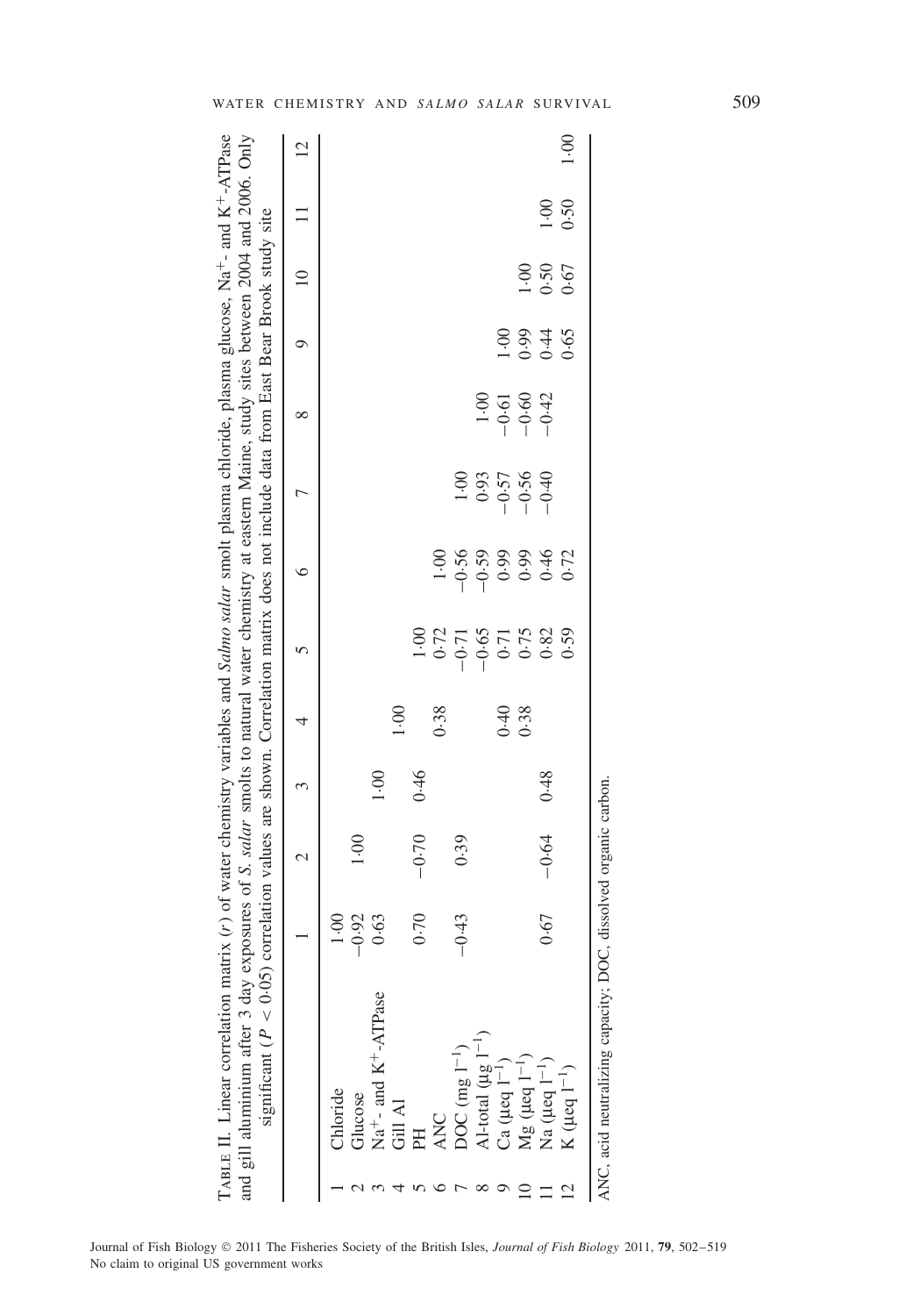There was a significant effect of location (stream where fish were held) and trial (two trials during each of 3 years) on plasma chloride and glucose (three-way ANOVA,  $P < 0.001$ ), but no effect of day of sampling (3 *v*. 6). Gill Na<sup>+</sup>- and K<sup>+</sup>-ATPase activity varied substantially within and among study sites, and there was no significant effect of location, trial or sampling day. There was a significant effect of location on gill aluminium, but no effect of trial or day of sampling (three-way ANOVA,  $P > 0.05$ ).

There was a significant correlation between plasma chloride and plasma glucose with pH, DOC and sodium (Table II). Gill Na<sup>+</sup>- and K<sup>+</sup>-ATPase activity was positively correlated with pH and sodium. There was no significant correlation between gill aluminium and any of the water chemistry variables measured. Plasma chloride, glucose and gill  $Na<sup>+</sup>$ - and  $K<sup>+</sup>$ -ATPase activity were significantly correlated with one another, but not with gill aluminium.

There were significant correlations among most of the water chemistry variables, and it was therefore not appropriate to use stepwise regression or similar analyses to determine the relative importance of these variables on physiological responses. Because the strongest correlation of plasma chloride and plasma glucose was with pH, and that previous research has established a relationship between low pH and physiological impact on *S. salar* smolts, the relationship of pH and these variables was analysed further. Although there was a significant correlation of gill  $Na<sup>+</sup>$ - and  $K^+$ -ATPase activity and pH, this relationship was not graphically or statistically analysed because the correlation was relatively weak and a significant effect of location on this variable had not been found.

Graphic analysis indicated a possible break or transition point in the effect of pH on both plasma chloride and plasma glucose. Coefficient estimates for the break points in physiological response at pH for *S. salar* smolts exposed to ambient conditions differed between plasma chloride and plasma glucose as well as 3 and 6 day exposure periods (Fig. 3). The breakpoint estimate using the NLMIXED model for plasma chloride after a 3 day exposure to ambient conditions was  $136.0 \pm 1.4$  (mean  $\pm$ s.e.;  $P < 0.001$  at pH 5.9  $\pm$  0.1 (mean  $\pm$  s.e.;  $P < 0.001$ ) with a slope estimate of 22·1 for values below this breakpoint estimate (Table III). The breakpoint estimate for plasma chloride after a 6 day exposure to ambient conditions was  $136.0 \pm 2.5$ (mean  $\pm$  s.e.; *P* < 0.001) at pH 5.7  $\pm$  0.1 (mean  $\pm$  s.e.; *P* < 0.001) with a slope estimate of 58·5 for values below this breakpoint estimate (Table III).

Plasma glucose had a breakpoint estimate of  $8.5 \pm 0.7$  (mean  $\pm$  s.e.;  $P < 0.001$ ) at pH  $5.5 \pm 0.1$  (mean  $\pm$  s.e.; *P* < 0.001) and a slope estimate of −18.14 for values below this breakpoint estimate after this same 3 day exposure (Table III). The breakpoint estimate for plasma glucose after a 6 day exposure to ambient conditions was 7·3 ± 0·6 (mean ± s.e.; *P <* 0·001) at pH 5·7 ± 0·1 (mean ± s.e.; *P <* 0·001) with a slope estimate of  $-27.3$  for values below this break point (Table III).

#### EAST BEAR BROOK

The pH in East Bear Brook ranged from 5·6 to 5·8, total water aluminium levels ranged from 81 to 173 μg l<sup>-1</sup> and DOC content ranged from 1·5 to 1·9 mg l<sup>-1</sup>. Gill  $Na<sup>+</sup>$ - and  $K<sup>+</sup>$ -ATPase activity at East Bear Brook did not change over time compared to the control samples (d.f.  $= 3.87, P > 0.05$ ). A decline in mean values, however, was observed in fish exposed to East Bear Brook when compared with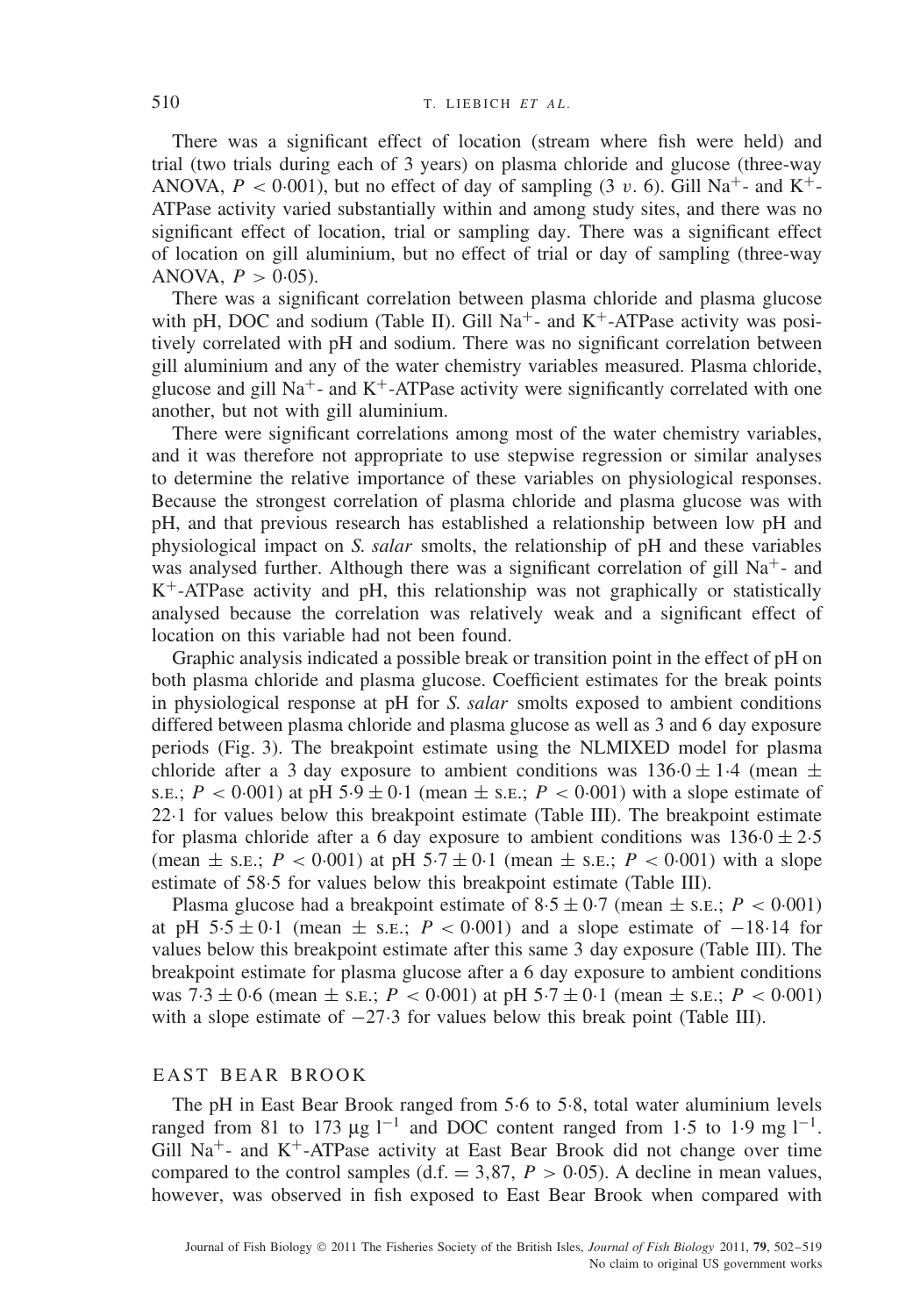

Fig. 3. Physiological response in (a), (c) plasma chloride and (b), (d) plasma glucose of *Salmo salar* smolts exposed to ambient water chemistry conditions at various study sites throughout eastern Maine, for (a), (b) physiological response of *S. salar* smolts after a 3 day and (c), (d) 6 day exposure to ambient stream pH. The estimated changepoint (O) or break point ( $\bullet$ ) in physiological response of *S. salar* smolts to stream pH are illustrated. Each point is the mean of 12 individuals sampled from two replicate tanks (see Table III).

the control site. Mean  $\pm$  s.p. values for gill Na<sup>+</sup>- and K<sup>+</sup>-ATPase activity were 14.3  $\pm$  3.4 at initial sampling site (*n* = 35), 13.7  $\pm$  2.3 at 24 h (*n* = 36), 12.5  $\pm$  2.7 at 48 h  $(n = 31)$ ,  $12.7 \pm 2.4$  at 72 h  $(n = 18)$  and  $12.4 \pm 2.0$  at 96 h  $(n = 2)$ .

Plasma chloride samples collected at East Bear Brook were  $log_{10}$  transformed and varied over time compared to the control samples  $(d.f. = 3,89, P < 0.001)$ . Plasma chloride values of East Bear Brook fish were lower than control fish within 24 h and showed another decline between 24 and 48 h exposure. Longer exposure time to East Bear Brook did not cause plasma chloride to decline beyond the measurements taken after 48 h exposure (Fig. 4).

Plasma glucose at East Bear Brook increased over time compared to the control samples  $(d.f. = 3,89, P < 0.001)$ . Plasma glucose values of East Bear Brook fish were elevated within 24 h and continued to increase between 48 and 72 h exposure (Fig. 4).

Gill aluminium samples collected at East Bear Brook increased over time compared to the control samples (d.f.  $=$  3,76,  $P < 0.001$ ). Gill aluminium values of East Bear Brook fish increased within 24 h. No additional increases occurred after 24 h exposure (Fig. 5).

Unlike other study sites, mortality of *S. salar* smolts did occur at East Bear Brook and after 3 days of exposure *S. salar* smolt mortalities reached 40% and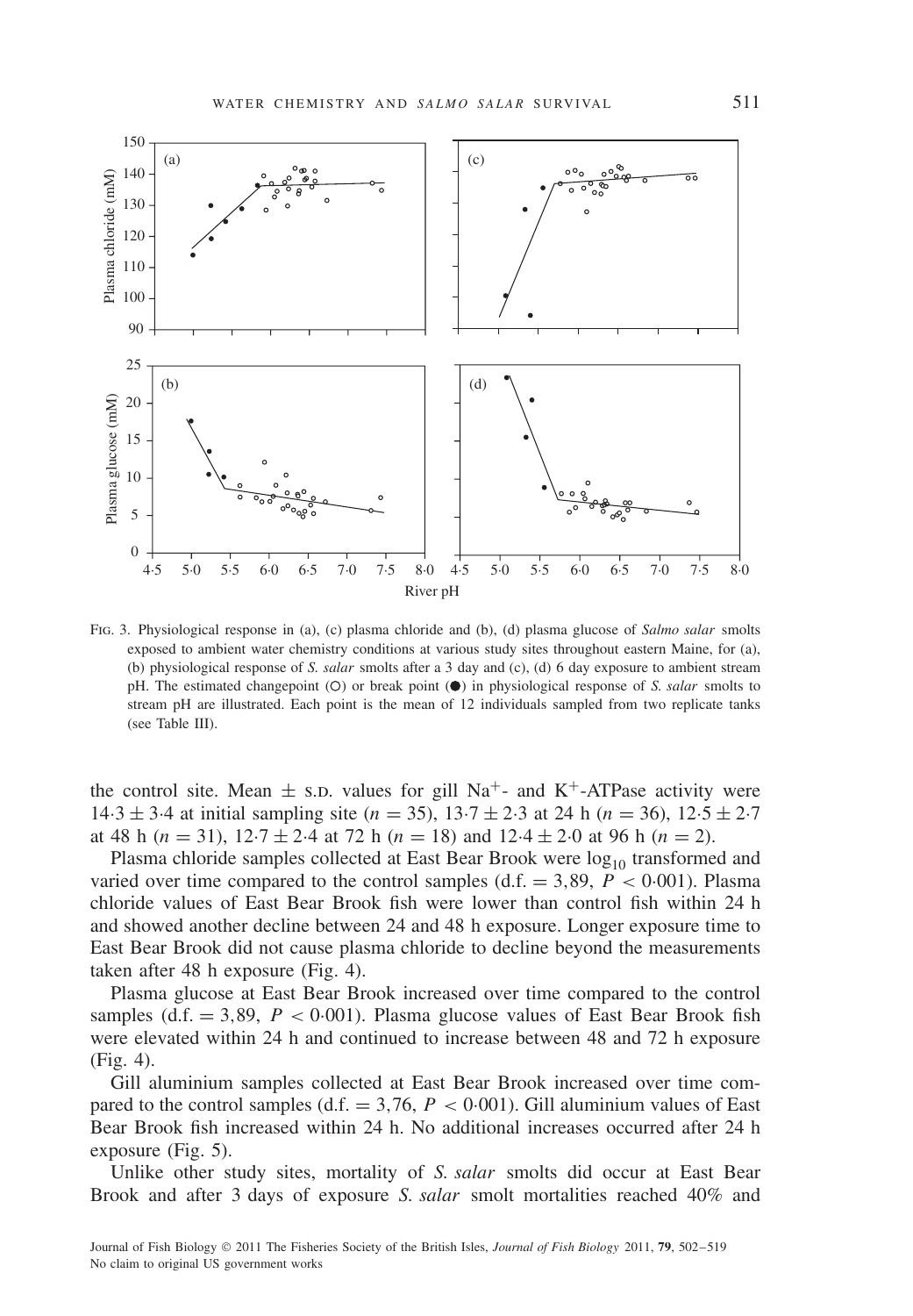|                | Variable | Breakpoint estimate $\pm$ s.e. | d.f. | $t$ -value | $\boldsymbol{P}$ |
|----------------|----------|--------------------------------|------|------------|------------------|
| 3 day exposure | pH       | $5.87 \pm 0.14$                | 7    | 42.15      | < 0.001          |
|                | Chloride | $135.89 \pm 1.40$              | 7    | 97.39      | < 0.001          |
|                | Slope    | $22.14 \pm 5.06$               |      | 4.38       | < 0.01           |
|                | pH       | $5.47 \pm 0.09$                | 7    | 57.57      | < 0.001          |
|                | Glucose  | $8.47 \pm 0.74$                | 7    | $11-41$    | < 0.001          |
|                | Slope    | $-18.15 \pm 5.01$              | 7    | $-3.63$    | < 0.01           |
| 6 day exposure | pH       | $5.71 \pm 0.14$                | 7    | 42.19      | < 0.001          |
|                | Chloride | $135.82 \pm 2.46$              | 7    | 55.15      | < 0.001          |
|                | Slope    | $58.50 \pm 18.03$              | 7    | 3.25       | < 0.05           |
|                | pH       | $5.70 \pm 0.07$                | 7    | 85         | < 0.001          |
|                | Glucose  | $7.33 \pm 0.59$                | 7    | 12.37      | < 0.001          |
|                | Slope    | $-27.34 \pm 4.24$              | 7    | $-6.45$    | < 0.001          |

Table III. Results from non-linear mixed model analyses (NLMIXED) of pH and *Salmo salar* smolt plasma chloride and plasma glucose after 3 and 6 day exposures of *S. salar* smolts to ambient river conditions at nine eastern Maine, study sites. Model output does not include data from the East Bear Brook study site

continued to increase through to day 4, at which point all remaining fish were sampled (Fig. 4). A comparison of East Bear Brook to other eastern Maine study sites at 72 h exposure (Fig. 6) showed that total water aluminium levels at East Bear Brook (95.8–109.2 μg l<sup>-1</sup>) were within the observed range at other study



Fig. 4. Physiological response of *Salmo salar* smolts exposed to ambient water chemistry conditions at East Bear Brook, eastern Maine, during spring 2006: Na+- and K+-ATPase (μM ADP mg−<sup>1</sup> protein h−1*)* ( $\Box$ ), plasma chloride ( $\Box$ ) and plasma glucose ( $\mu$  mole) ( $\Box$ ) and mortality (%) ( $\blacksquare$ ). Values are mean  $\pm$ s.d. Sample size is given in parentheses above each bar. \*, a significant statistical difference (*P <* 0·05) when compared with 0 h.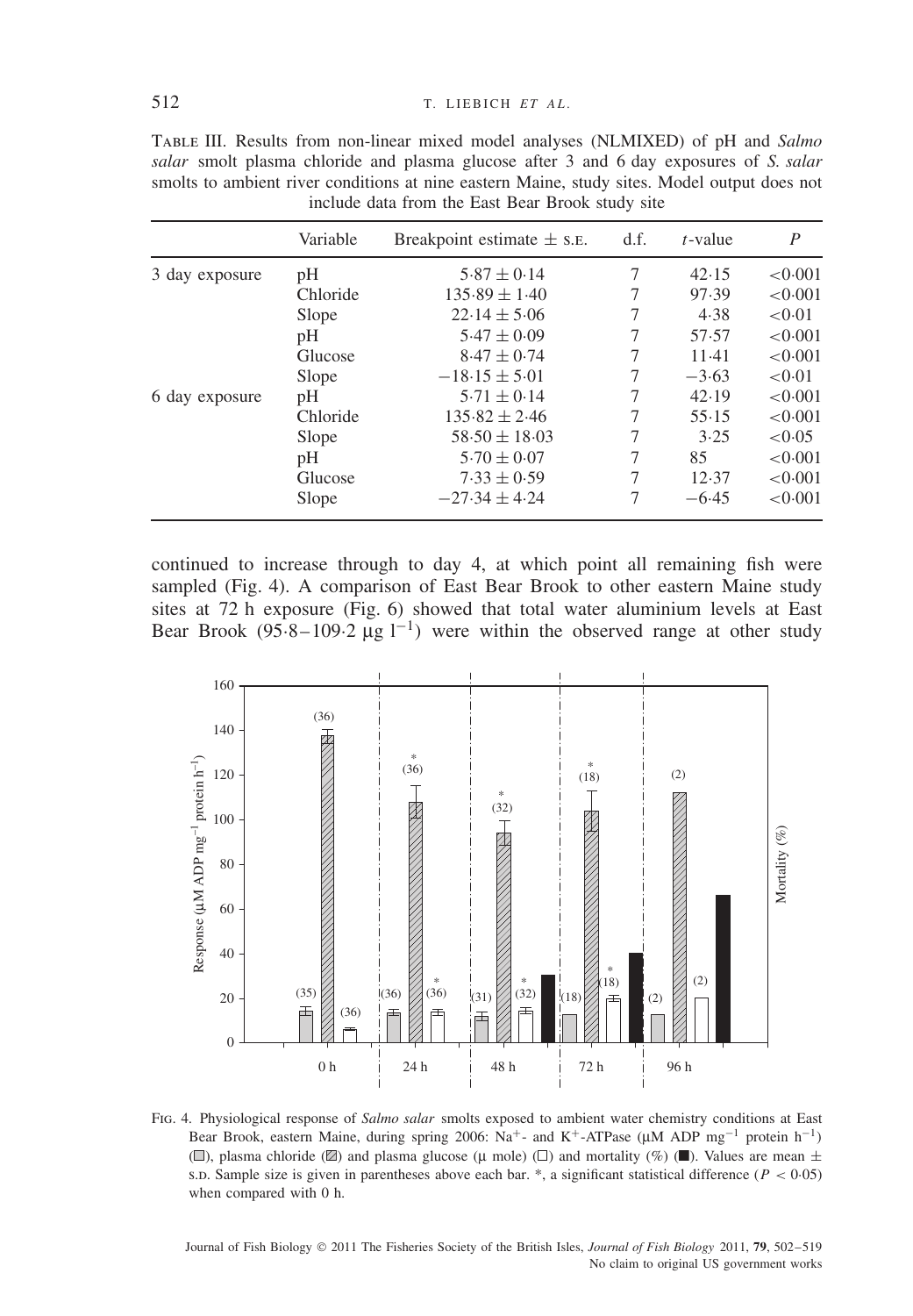

Fig. 5. Gill aluminium concentrations of *Salmo salar* smolts exposed to ambient conditions at East Bear Brook, eastern Maine, during the 2006. Values are mean  $\pm$  s.p. Sample size is given in parentheses above each bar.  $*$ , a significant statistical difference ( $P < 0.05$ ) when compared with 0 h.

sites (79·9–162·1 µg  $l^{-1}$ ) with similar pH. Additionally, East Bear Brook had DOC concentrations  $\langle 1.9 \text{ mg } 1^{-1}$  whereas the other study sites were all >4·23 mg l<sup>-1</sup>. The observed mortality rate of *S. salar* smolts exposed to East Bear Brook was 40% whereas no smolt mortality was observed at other sites with similar pH and aluminium concentrations. *Salmo salar* smolts exposed to East Bear Brook often appeared dark in colouration and at times were either slow to respond, or unresponsive, to human presence near the tanks.

#### **DISCUSSION**

The results of this study suggest that the physiological responses of *S. salar* smolts to water chemistry conditions in eastern Maine are variable but can be reliably predicted under certain conditions. Negative physiological effects are strongly correlated to pH and can occur rapidly (within days) under natural conditions that exist in some rivers in the north-eastern U.S.A. Additionally, the results suggest that *S. salar* smolts utilizing rivers and streams in eastern Maine with low DOC concentrations are probably more vulnerable to aluminium toxicity during low pH events than *S. salar* smolts residing in streams with moderate to high concentrations of DOC.

This study found that plasma chloride and plasma glucose levels in *S. salar* smolts exposed to natural water chemistries were strongly correlated to pH. The use of these indicators of physiological stress allowed pH thresholds at which *S. salar* smolts showed negative physiological response to ambient river conditions in eastern Maine to be estimated. As expected, plasma chloride content decreased and plasma glucose content increased as pH declined. These results are consistent with laboratory studies demonstrating that  $pH > c$ . 6.0 is not harmful to *S. salar* smolts (Staurnes *et al*., 1995; Monette & McCormick, 2008), as well as previous studies conducted in Norway and Nova Scotia where acid-related physiological effects in *S. salar* have been documented (Lacroix & Townsend, 1987; Staurnes *et al*., 1996). The absence of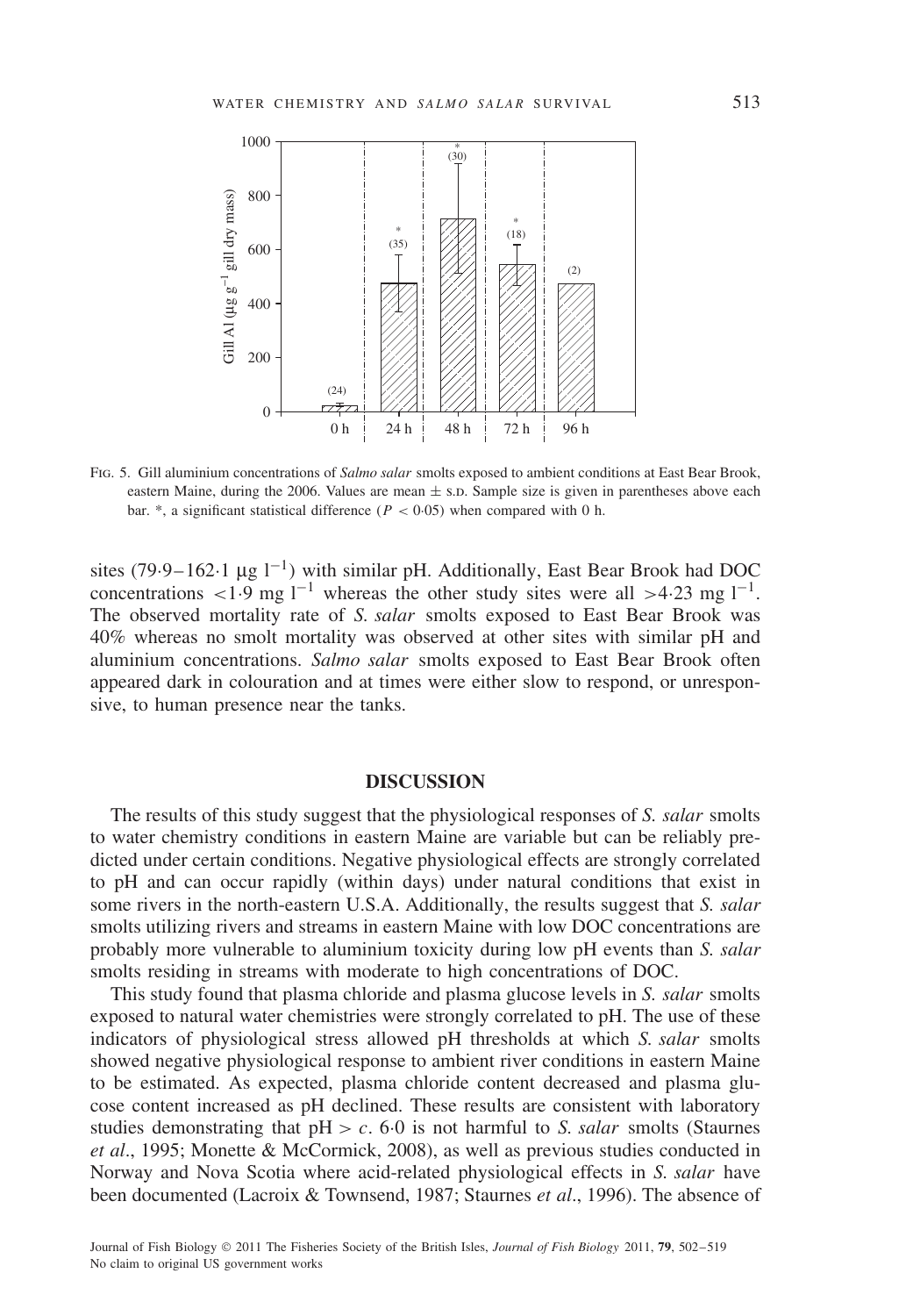

Fig. 6. Comparison of *Salmo salar* smolt gill aluminium after 72 h exposures to (a) East Bear Brook, eastern Maine, with low dissolved organic carbon (DOC) stream water and to (b) other eastern Maine study sites with similar pH and similar levels of total water aluminium but moderate DOC. A 40% mortality rate of *S. salar* smolts was observed under the conditions present at East Bear Brook, whereas no mortality was observed at the other sites. Values are the means  $\pm$  s.D. of three exposure periods at East Bear Brook and five exposure periods at the other sites consisting of at least 12 fish per exposure.

increased gill aluminium at sites other than East Bear Brook suggests the possibility that these physiological effects are due primarily to the influence of low pH and independent of aluminium. The possibility that aluminium played a role cannot be ruled out, despite the fact gill aluminium in these streams was found not to be a reliable indicator of aluminium toxicity. In East Bear Brook where DOC was low, gill aluminium did appear to be a reliable indicator of more severe physiological responses.

The study also revealed that gill  $Na<sup>+</sup>$ - and  $K<sup>+</sup>$ -ATPase activity did not differ in response to stream location, in spite of significant variation in stream pH. This may in part be due to the high variability of up to  $50\%$  in gill Na<sup>+</sup>- and K<sup>+</sup>-ATPase activity among individual *S. salar* smolts. When mean values of gill Na<sup>+</sup>- and K<sup>+</sup>-ATPase activity were assessed, there was a significant relationship with stream pH and with plasma chloride and glucose. In a laboratory study in which *S. salar* smolts were exposed to acid and aluminium for 6 days, there were significant effects on plasma ions, plasma glucose and salinity tolerance, without significant effects on gill  $Na<sup>+</sup>$ - and  $K<sup>+</sup>$ -ATPase activity (Monette *et al.*, 2010). These results contrast with many longer term studies which have found decreased gill  $Na<sup>+</sup>$ - and  $K<sup>+</sup>$ -ATPase activity in *S. salar* smolts exposed to low pH. Measurement of gill Na+ and  $K<sup>+</sup>$ -ATPase activity employed in the present study provides a measure of the total potential enzyme activity, which is usually reflective of total abundance of the enzyme. It is therefore possible that acid and aluminium could be affecting the *in situ* activity of the enzyme (and thus affecting ion transport) without affecting the gill  $Na<sup>+</sup>$ - and  $K<sup>+</sup>$ -ATPase activity. Another possibility is that the freshwater and seawater isoforms of Na+- and K+-ATPase that have recently been found in *S. salar* gill tissue (McCormick *et al*., 2009*a)* may respond differently to acid and aluminium exposure and would not be detected by the measurement of gill  $Na<sup>+</sup>$ - and  $K<sup>+</sup>$ -ATPase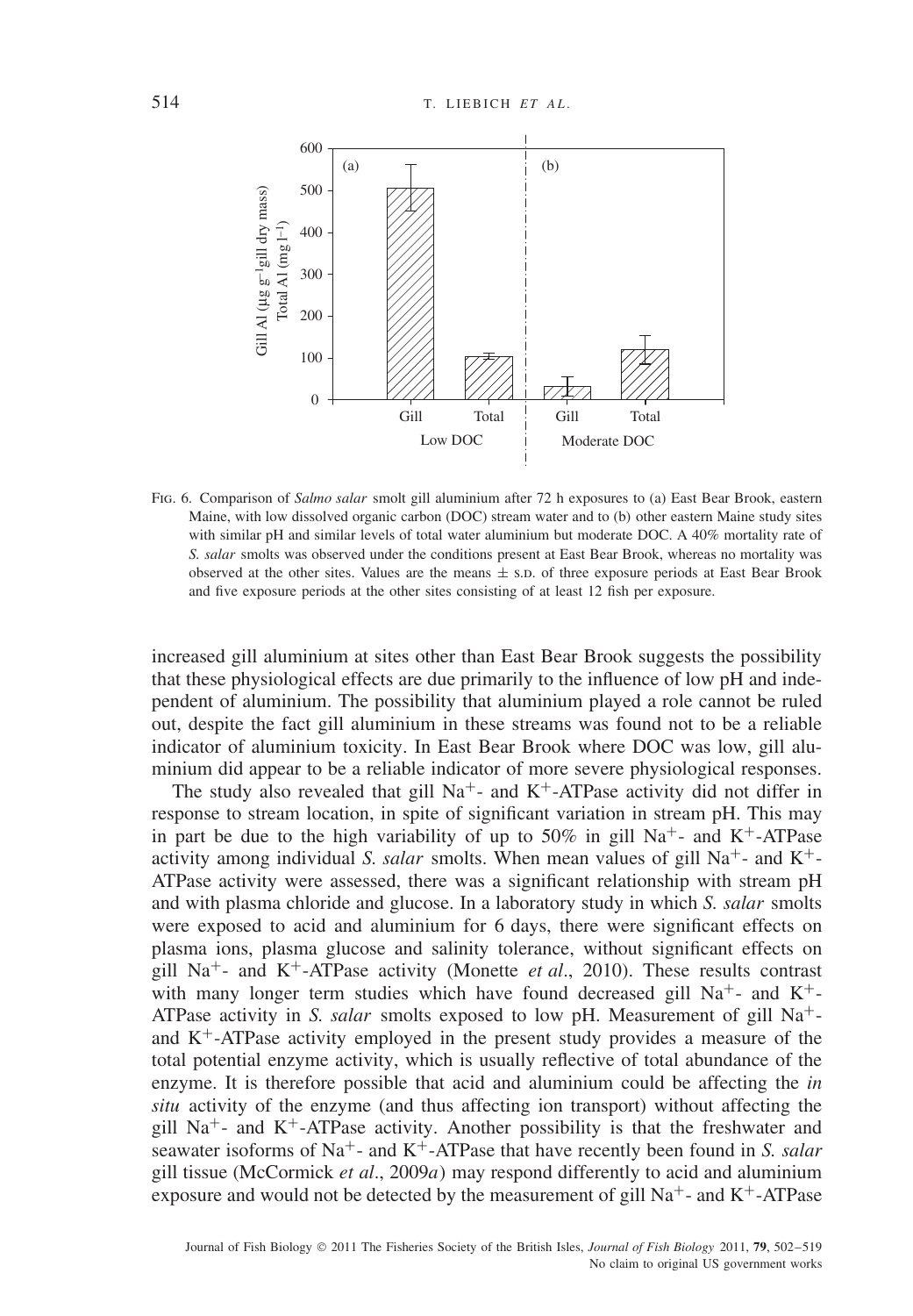activity. In any event, the lack of response of gill  $Na<sup>+</sup>$ - and  $K<sup>+</sup>$ -ATPase activity at pH levels that affect plasma chloride suggests that this measurement may not consistently reflect physiological responses in *S. salar* smolts in short-term exposure to acid and aluminium.

It is clear that factors other than just pH are affecting physiological responses of *S. salar* smolts. This was shown by the differences in physiological response of *S. salar* smolts to water chemistry at East Bear Brook in comparison to the other eastern Maine study sites. At East Bear Brook and several other sites such as Columbia, Saco and Sprague Falls, pH and total aluminium were similar whereas DOC was much lower at East Bear Brook. The most likely explanation is that the reduced DOC at the East Bear Brook study site led to decreased organic-aluminium complexes, increasing the total amount of toxic inorganic aluminium. In a previous study of eastern Maine rivers, Haines *et al*. (1990) found that streams with DOC averaging 3·5 mg l<sup>−1</sup> had inorganic aluminium averaging 40 μg l<sup>−1</sup>, while streams with DOC averaging 10 mg  $l^{-1}$  had half the levels of inorganic aluminium. On the basis of the known toxic thresholds of inorganic aluminium on *S. salar* smolts (Kroglund *et al*., 2007), this two-fold increase in inorganic aluminium is likely to have negative consequences whenever pH is *<*6·0. It should be noted, however, that the control of inorganic aluminium is highly complex and dependent on the interaction of many aspects of stream chemistry. Reduced pH can both increase the amount of aluminium that is dissolved from soil into water and increase its toxicity (Rosseland *et al*., 1990). Inorganic aluminium and especially pH vary strongly with changes in discharge, whereas DOC is less responsive to flow (Haines *et al*., 1990). The concentration of cations and anions, especially fluoride, also play a role in determining the concentration of inorganic aluminium. Although the possibility that other chemical constituents played a role in the results of the study at East Bear Brook cannot be ruled out, it seemed most likely that low DOC and low pH played the primary role in promoting aluminium toxicity based on the elevated gill aluminium measured in *S. salar* smolts exposed to stream water at this site. Thus, the present results support the idea that interactions between aluminium and DOC constitute an important mechanism in reducing the toxic effects of pH and aluminium on fishes in natural waters (Neville, 1985; Roy & Campbell, 1997).

*Salmo salar* smolts exposed to East Bear Brook, which is more representative of many southern Norwegian rivers (*e.g*. low pH, high aluminium and low DOC) where stream acidification is known to affect *S. salar* smolt survival, experienced a rapid loss of plasma chloride, a rapid increase in plasma glucose, significantly higher gill aluminium content and mortality. East Bear Brook was the only study site where *S. salar* smolts suffered direct mortality. The observed mortality which occurred in *S. salar* smolts exposed to East Bear Brook is thought to be a result of elevated inorganic aluminium concentrations in the brook.

As previously mentioned, aluminium is very dynamic in aquatic environments, its speciation can be strongly influenced by pH and it can affect *S. salar* smolts by disrupting normal gill functions and affecting both osmoregulation and respiration (Gensemer & Playle, 1999). Elevated gill aluminium concentrations (323–1011 μg g−1*)* measured in *S. salar* smolts at the East Bear Brook study site are believed to be a result of the increased availability of inorganic aluminium under low pH, high aluminium and low DOC conditions occurring in East Bear Brook during this study. These elevated gill aluminium concentrations appear to be responsible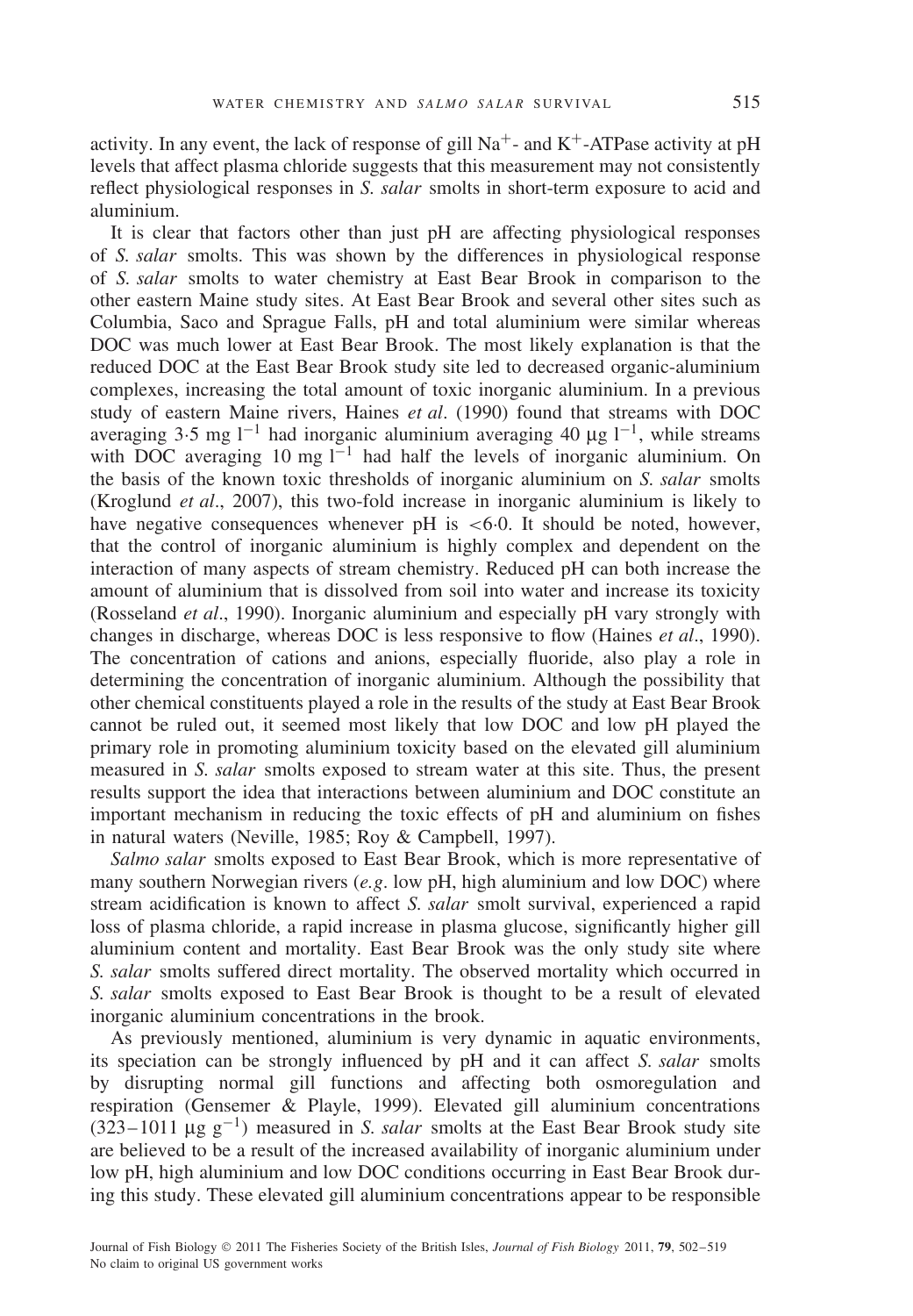for the physiological impairment and subsequent mortalities of *S. salar* smolts at this study site. In support of this hypothesis is a study conducted by McCormick *et al*. (2009*b)* in which gill aluminium was found to be a strong predictor of both physiological stress and mortality of *S. salar* smolts exposed to similar water chemistries in southern New England.

Although salinity tolerance was not assessed in this study, previous studies have shown that *S. salar* smolts lose salinity tolerance when exposed to acid and aluminium at levels similar to those in the present study (Saunders *et al*., 1983; Kroglund & Finstad, 2003; Kroglund *et al*., 2007). Previous studies have also shown when plasma chloride of *S. salar* smolts is decreased to the levels seen in the present study (*e.g*. *<*110 mM), salinity tolerance is also lost (Kroglund *et al*., 2007; Monette *et al*., 2010). In the present study, *S. salar* smolts exposed to ambient conditions of episodically acidified eastern Maine rivers experienced reduced plasma chloride when pH fell to  $\lt$ 5.9, and the severity of the physiological stress increased with further declines in pH. Thus, in years when episodic acidification events are sufficient to result in pH reduction *<*5·9 that leads to loss of plasma chloride, accompanying physiological responses will probably result in the loss of salinity tolerance of *S. salar* smolts. Such a loss in salinity tolerance has been shown to result in reduced ocean survival (Kroglund *et al*., 2007), threatening the longer term sustainability of *S. salar* populations.

In conclusion, the findings from this study suggest that the negative physiological effects observed in *S. salar* smolts exposed to ambient water chemistries at the study sites can result from either the individual or combined effects of pH and instream inorganic aluminium. The findings from this study, and supporting literature, suggest that the presence of moderate to high DOC concentrations may be buffering the potentially lethal effects of inorganic aluminium on *S. salar* smolts at several of the study sites more typical of the natural water chemistries found in Nova Scotia (*i.e*. low pH, high aluminium and moderate to high DOC). Therefore, it appears that the current level of DOC in many eastern Maine rivers is protective to some degree of the negative physiological responses typically associated with low pH and high aluminium concentrations. This is demonstrated by lower gill aluminium concentrations in *S. salar* smolts exposed to high DOC waters relative to *S. salar* smolts exposed to low DOC waters with similar pH and aluminium concentrations. It is important to note, however, that when pH drops to *<*6·0 coincident with *S. salar* smolt migration, physiological compromise of *S. salar* smolts can occur under certain conditions found in eastern Maine rivers (*e.g*. low pH, high aluminium and low DOC) and could have negative consequences for their marine survival.

We thank M. O'Dea, M. Monette and A. Regish for their help in running physiological assays. We also thank M. Hachey for his assistance with data collection and M. Cooperman for additional assistance with data analysis. Additionally, we would like to thank  $\hat{U}.S$ . National Oceanographic and Atmospheric Administration's National Marine Fisheries Services Northeast Regional Office and Science Center as well as the U.S. Geological Survey Conte Anadromous Fish Research Center for funding this research, U.S. Fish and Wildlife Service Green Lake and Craig Brook National Fish Hatcheries for providing juvenile salmon, Maine Department of Marine Resources (formerly Atlantic Salmon Commission) for assisting with site selection, the Downeast Salmon Federation and Dennys Salmon Club for allowing access to their property, and the University of Maine's Sawyer Environmental Chemistry Lab and Senator George J. Mitchell Center for Environmental and Watershed Research for their assistance with water chemistry analyses.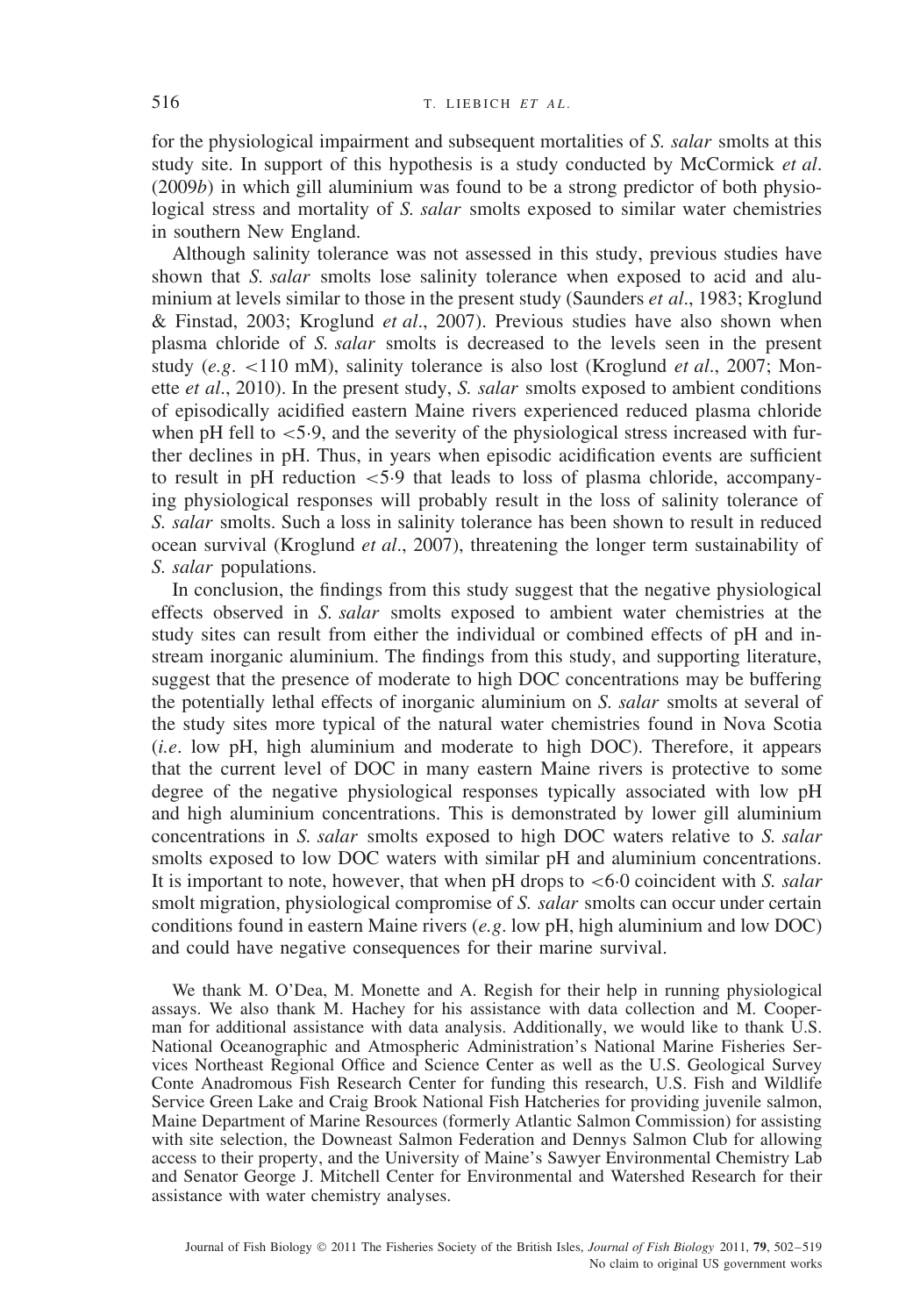#### **References**

- ASTM (2003). Standard test method for determination of dissolved alkali and alkaline earth cations and ammonium in water and wastewater by ion chromatography. *Annual Book of ASTM Standards* **11.01**.
- Baum, E. (1997). *Maine Atlantic Salmon, A National Treasure.* Hermon, ME: Atlantic Salmon Unlimited.
- Bjerknes, V., Fyllingen, I., Holtet, L., Teien, H. C., Rosseland, B. O. & Kroglund, F. (2003). Aluminium in acidic river water causes mortality of farmed Atlantic salmon (*Salmo salar* L.) in Norwegian fjords. *Marine Chemistry* **83,** 169–174.
- Clegg, M. T., Barten, P. K., Fleming, I. A., Gross, M. R., Incze, L. S., Kapuscinksi, A. R., O'Brien, P., Neis, B., Ryman, N., Smouse, P. E., Specker, J. L., Stickney, R. R. & Sutinen, J. G. (2004). *Atlantic Salmon in Maine.* Washington, DC: The National Academies Press.
- Dupuis, T. & Dominy, L. (1994). *Introduction to Satellite Rearing Installation and Operation Manual.* St Andrews, NB: Atlantic Salmon Federation.
- Gensemer, R. W. & Playle, R. C. (1999). The bioavailability and toxicity of aluminum in aquatic environments. *Critical Reviews in Environmental Science and Technology* **29,**  $315 - 450$ .
- Haines, T. A. (1981). Acidic precipitation and its consequences for aquatic ecosystems: a review. *Transactions of the American Fisheries Society* **110,** 669–707.
- Haines, T. A., Norton, S. A., Kahl, J. S., Fay, C. W., Pauwels, S. J. & Jagoe, C. H. (1990). *Intensive Studies of Stream Fish Populations in Maine.* Washington, DC: Environmental Protection Agency.
- Hamilton, S. J. & Haines, T. A. (1995). Influence of fluoride on aluminum toxicity to Atlantic salmon (*Salmo salar*). *Canadian Journal of Fisheries and Aquatic Sciences* **52,** 2432–2444.
- Hesthagen, T. & Hansen, L. P. (1991). Estimates of the annual loss of Atlantic salmon (*Salmo salar* L.) in Norway due to acidification. *Aquaculture and Fisheries Management* **22,** 85–91.
- Hillman, D. C., Potter, J. & Simon, S. (1986). Analytical methods for the National Surface Water Survey, Eastern Lake Survey. *EPA/600/4-86/009*. Las Vegas, NV: United States Environmental Protection Agency.
- Jagoe, C. H. & Haines, T. A. (1997). Changes in gill morphology of Atlantic salmon (*Salmo salar*) smolts due to addition of acid and aluminum to stream water. *Environmental Pollution* **97,** 137–146.
- Kahl, J. S., Norton, S. A., Haines, T. A., Rochette, E. A., Heath, R. H. & Nodvin, S. C. (1992). Mechanisms of episodic acidification in low-order streams in Maine, USA. *Environmental Pollution* **78,** 37–44.
- Kocik, J. F., Hawkes, J. P., Sheehan, T. F., Music, P. A. & Beland, K. F. (2009). Assessing estuarine and coastal migration and survival of wild Atlantic salmon smolts from the Narraguagus River, Maine using ultrasonic telemetry. *American Fisheries Society Symposium* **69**, 293–310.
- Kroglund, F. & Finstad, B. (2003). Low concentrations of inorganic monomeric aluminum impair physiological status and marine survival of Atlantic salmon. *Aquaculture* **222,**  $119 - 133.$
- Kroglund, F. & Staurnes, M. (1999). Water quality requirements of smolting Atlantic salmon (*Salmo salar*) in limed acid rivers. *Canadian Journal of Fisheries and Aquatic Sciences* **56,** 2078–2086.
- Kroglund, F., Kaste, O., Rosseland, B. O. & Poppe, T. (2001). The return of the salmon. *Water, Air, and Soil Pollution* **130,** 1349–1354.
- Kroglund, F., Finstad, B., Stefansson, S. O., Nilsen, T. O., Kristensen, T., Rosseland, B. O., Teien, H. C. & Salbu, B. (2007). Exposure to moderate acid water and aluminum reduces Atlantic salmon post-smolt survival. *Aquaculture* **273,** 360–373.
- Lacroix, G. L. & Townsend, D. R. (1987). Responses of juvenile Atlantic salmon (*Salmo salar*) to episodic increases in acidity of Nova Scotia rivers. *Canadian Journal of Fisheries and Aquatic Sciences* **44,** 1475–1484.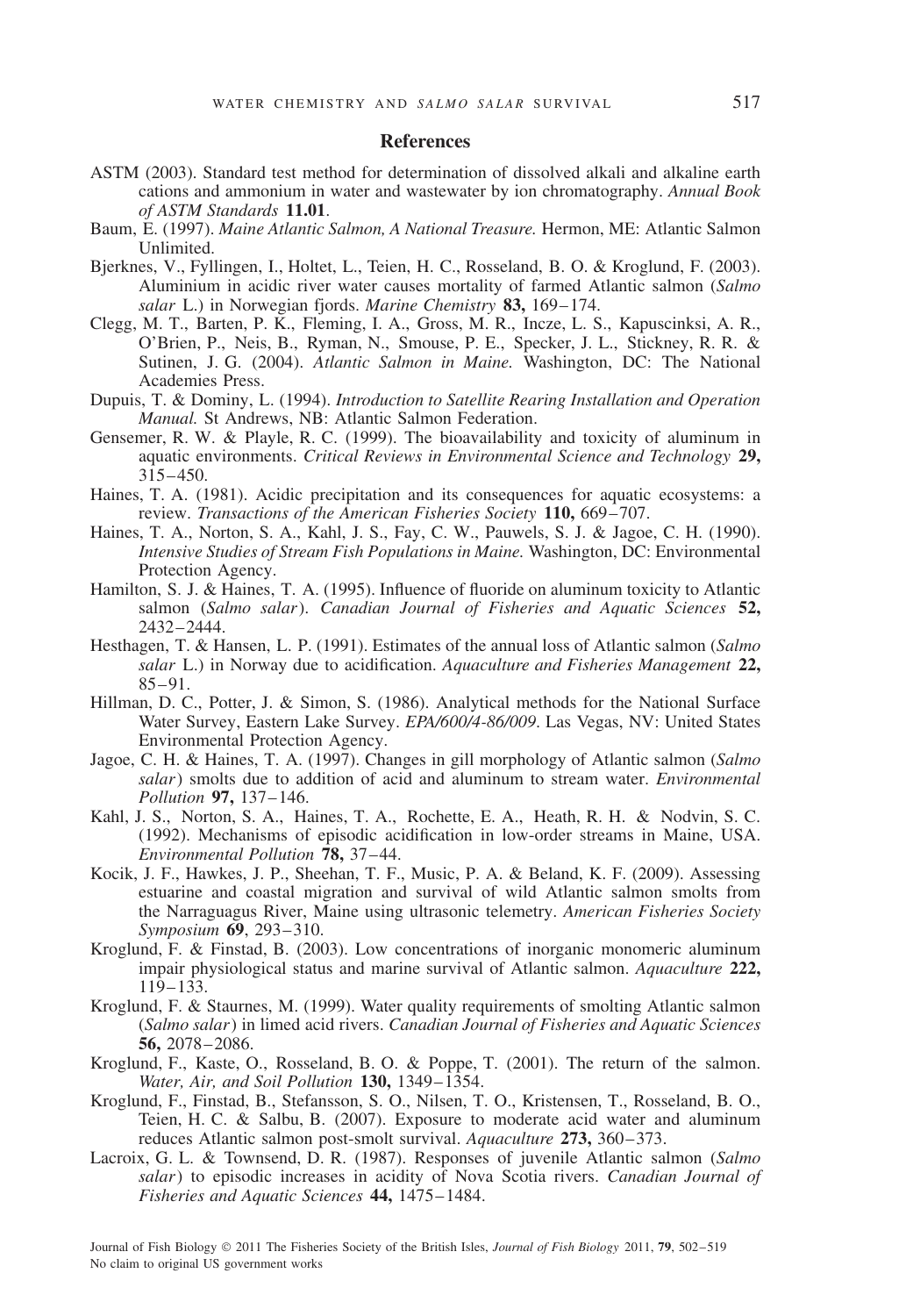- Leivestad, H., Jensen, E., Kjartansson, H. & Xingfu, L. (1987). Aqueous speciation of aluminum and toxic effects on Atlantic salmon. *Annuals of the Royal Belgian Society for Zoology* **117** (Suppl. 1), 387–398.
- Magee, J. A., Haines, T. A., Kocik, J. F., Beland, K. F. & McCormick, S. D. (2001). Effects of acidity and aluminum on the physiology and migratory behavior of Atlantic salmon smolts in Maine, USA. *Water, Air and Soil Pollution* **130,** 881–886.
- Magee, J. A., Obedzinski, M., McCormick, S. D. & Kocik, J. F. (2003). Effects of episodic acidification on Atlantic salmon (*Salmo salar*) smolts. *Canadian Journal of Fisheries and Aquatic Sciences* **60,** 214–221.
- McCormick, S. D. (1993). Methods for non-lethal gill biopsy and measurement of  $Na^+, K^+$ -ATPase activity. *Canadian Journal of Fisheries and Aquatic Sciences* **50,** 656–658.
- McCormick, S. D., Regish, A. & Christensen, A. (2009*a*). Distinct freshwater and seawater isoforms of Na+/K+-ATPase in gill chloride cells of Atlantic salmon. *Journal of Experimental Biology* **212,** 3994–4001.
- McCormick, S. D., Keyes, A., Nislow, K. H. & Monette, M. Y. (2009*b*). Impacts of episodic acidification on in-stream survival and physiological impairment of Atlantic salmon (*Salmo salar*) smolts. *Canadian Journal of Fisheries and Aquatic Sciences* **66,** 394–403.
- Monette, M. Y. & McCormick, S. D. (2008). Impacts of short-term acid and aluminum exposure on Atlantic salmon (*Salmo salar*) physiology: a direct comparison of parr and smolts. *Aquatic Toxicology* **86,** 216–226.
- Monette, M. Y., Yada, T., Matey, V. & McCormick, S. D. (2010). Physiological, molecular and cellular mechanisms of impaired seawater tolerance following exposure of Atlantic salmon, *Salmo salar,* smolts to acid and aluminum. *Aquatic Toxicology* **99,** 17–32.
- Neville, C. M. (1985). Physiological response of juvenile rainbow trout, *Salmo gairdneri*, to acid and aluminum – prediction of field responses from laboratory data. *Canadian Journal of Fisheries and Aquatic Sciences* **42,** 2004–2019.
- Nyberg, P., Andersson, P., Degerman, E., Borg, H. & Olofsson, E. (1995). Labile inorganic manganese – an overlooked reason for fish mortality in acidified streams? *Water, Air and Soil Pollution* **85,** 333–340.
- Parrish, D. L., Behnke, R. J., Gephard, S. R., McCormick, S. D. & Reeves, G. H. (1998). Why aren't there more Atlantic salmon (*Salmo salar*)? *Canadian Journal of Fisheries and Aquatic Sciences* **55,** 281–287.
- Rosseland, B. O., Eldhuset, T. D. & Staurnes, M. (1990). Environmental effects of aluminum. *Environmental Geochemistry and Health* **12,** 17–27.
- Roy, R. L. & Campbell, P. G. C. (1997). Decreased toxicity of Al to juvenile Atlantic salmon (*Salmo salar*) in acidic soft water containing natural organic matter: a test of the free-ion model. *Environmental Toxicology and Chemistry* **16,** 1962–1969.
- Saunders, R. L., Henderson, E. B., Harmon, P. R., Johnston, C. E. & Eales, J. G. (1983). Effects of low environmental pH on smolting of Atlantic salmon (*Salmo salar*). *Canadian Journal of Fisheries and Aquatic Sciences* **40,** 1203–1211.
- Schindler, D. W. (1988). Effects of acid rain on freshwater ecosystems. *Science* **239,** 149–157.
- Skogheim, O. K., Rosseland, B. O., Hoell, E. & Kroglund, F. (1986). Base additions to flowing acidic water – effects on smolts of Atlantic salmon (*Salmo salar* L.). *Water, Air, and Soil Pollution* **30,** 587–592.
- Staurnes, M., Blix, P. & Reite, O. B. (1993). Effects of acid water and aluminum on parr– smolt transformation and seawater tolerance in Atlantic salmon, *Salmo salar*. *Canadian Journal of Fisheries and Aquatic Sciences* **9,** 1816–1827.
- Staurnes, M., Kroglund, F. & Rosseland, B. O. (1995). Water quality requirement of Atlantic salmon (*Salmo salar*) in water undergoing acidification or liming in Norway. *Water, Air, and Soil Pollution* **85,** 347–352.
- Staurnes, M., Hansen, L., Fugelli, K. & Haraldstad, O. (1996). Short-term exposure to acid water impairs osmoregulation, seawater tolerance, and subsequent marine survival of smolts of Atlantic salmon (*Salmo salar* L.). *Canadian Journal of Fisheries and Aquatic Sciences* **53,** 1695–1704.
- Stein, M. W. (1963). D-glucose, determination with hexokinase and glucose-6-phosphate dehydrogenase. In *Methods in Enzymatic Analysis* (Bergmeyer, H. U., ed.), pp. 117. New York, NY: Academic Press.